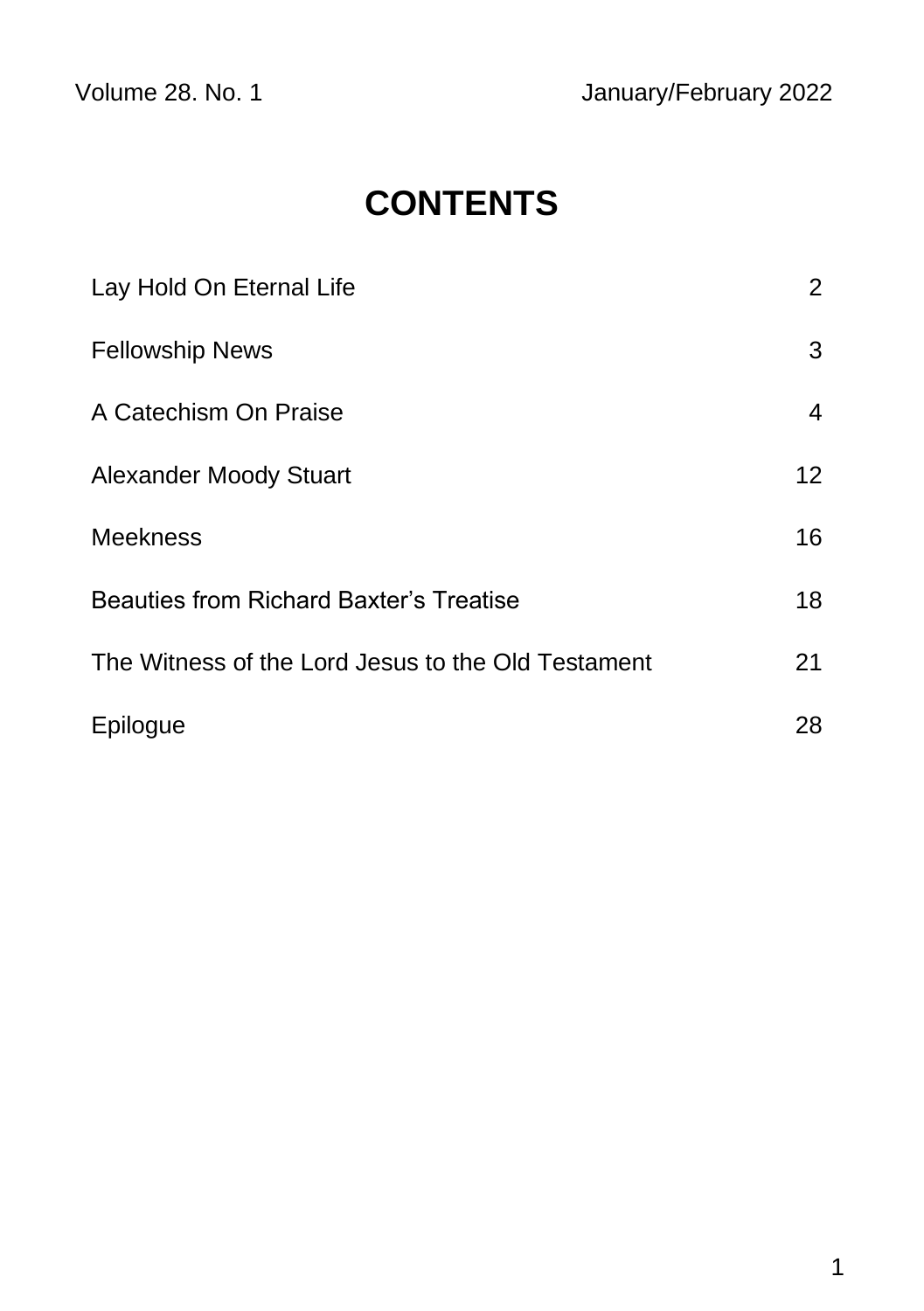## **LAY HOLD ON ETERNAL LIFE**

Some years ago, a sea- captain recalled sailing past an island when a cry rang through the ship, "Man overboard!" He instantly seized a rope and threw it over the ship's stern, shouting to the man in the sea to seize it for his life. He did catch it, whereupon the captain took another rope and, making a loop with it, he cast that too at the struggling man, directing him to pass it over his shoulders and under his arms, so that he could be taken up from the perilous waters and drawn safely on board.

Mercifully, after some time, the man was rescued; but it was found that he had grasped the first rope with such tenacity – with such a death grip – that it took hours before his hold relaxed and his hand could be separated from it. With great eagerness, he had so clutched the object that was to save him, that the strands of that rope were actually imbedded in the flesh of his hands.

So it is in the experience of salvation. God brings the sinner to realize his wretched and miserable condition on account of his sin and divine wrath. Made aware of the terrible danger he is in, and deeply affected by it, so that he feels troubled and frightened, he knows that there is nothing to deliver him and secure him. Then, it becomes clear to him that the Lord Jesus Christ, the Saviour of sinners, is his only hope; and, in his desperation, he clasps Christ, clings to Him, and holds on to Him, taking Him as his personal Saviour and trusting Him to deliver his soul from death and to bring his soul safely to the shore. Without Christ, he – and all others - must sink and perish eternally.

Therefore, Scripture says, "Cleave unto the Lord your God" (Deut. 4:4). "Trust ye in the Lord for ever" (Isa. 26:3). "Lay hold on eternal life" (1 Tim. 6:12). "He"– and He alone – "is able to save to the uttermost" (Heb. 7:25). "Blessed are all they that put their trust in Him" (Ps. 2:12).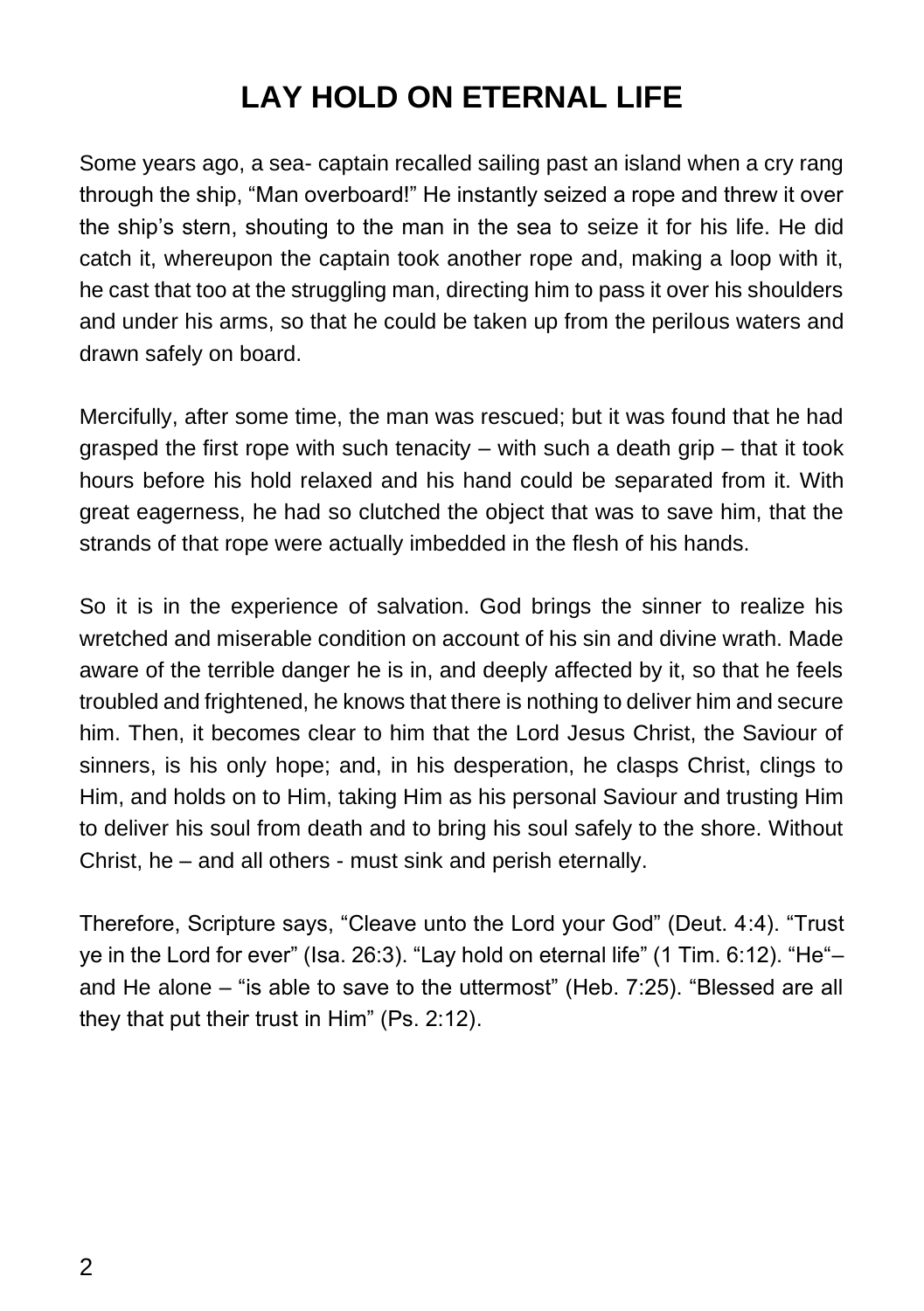## **FELLOWSHIP NEWS**

### **Liz Storey**

We have been much in prayer for Heather and the family following the death of Heather's brother, Stanley, and we continue to pray that the Lord will be especially near to them in the days to come. We also continue to pray very much for Graham and Caty as they look to the Lord to comfort them following the death of George Osmond, and as the funeral takes place in the New Year. "*He healeth the broken in heart and bindeth up their wounds.*" Psalm 14:3

We were reminded of the Lord's safe keeping of His people when a recent storm brought down a large tree in Eddie and Christine's garden. Although there was some damage to the property and the oil tanks, we were thankful that it was not as serious as it could have been, and that most importantly neither Eddie nor Christine was hurt.

Some of the ladies have enjoyed two informal evenings of Christian fellowship at Grove House over the last couple of months. They have been very happy occasions and we are thankful to Pauline and Abi for planning the evenings and organizing what is hoped to be a regular monthly fixture on the Church calendar.

It is also planned to begin a Men's Prayer Breakfast in 2022, organized by Paul M and Ron M. We are thankful to have these occasions to meet together again after a long time of restricted fellowship due to Covid. May the Lord use these meetings to build us up in our Christian faith and be an encouragement to one another.

Please pray for the on-going work of witness in the local care homes. Several services have been held now at Gracewell Care Home (although we are again restricted to the numbers of members that can attend due to Covid regulations) and please pray that a return to Milford House Care Home will be possible again in the New Year.

John and Margaret Thackway are still much in our prayers, particularly as Margaret undergoes stronger doses of Chemotherapy in the coming weeks,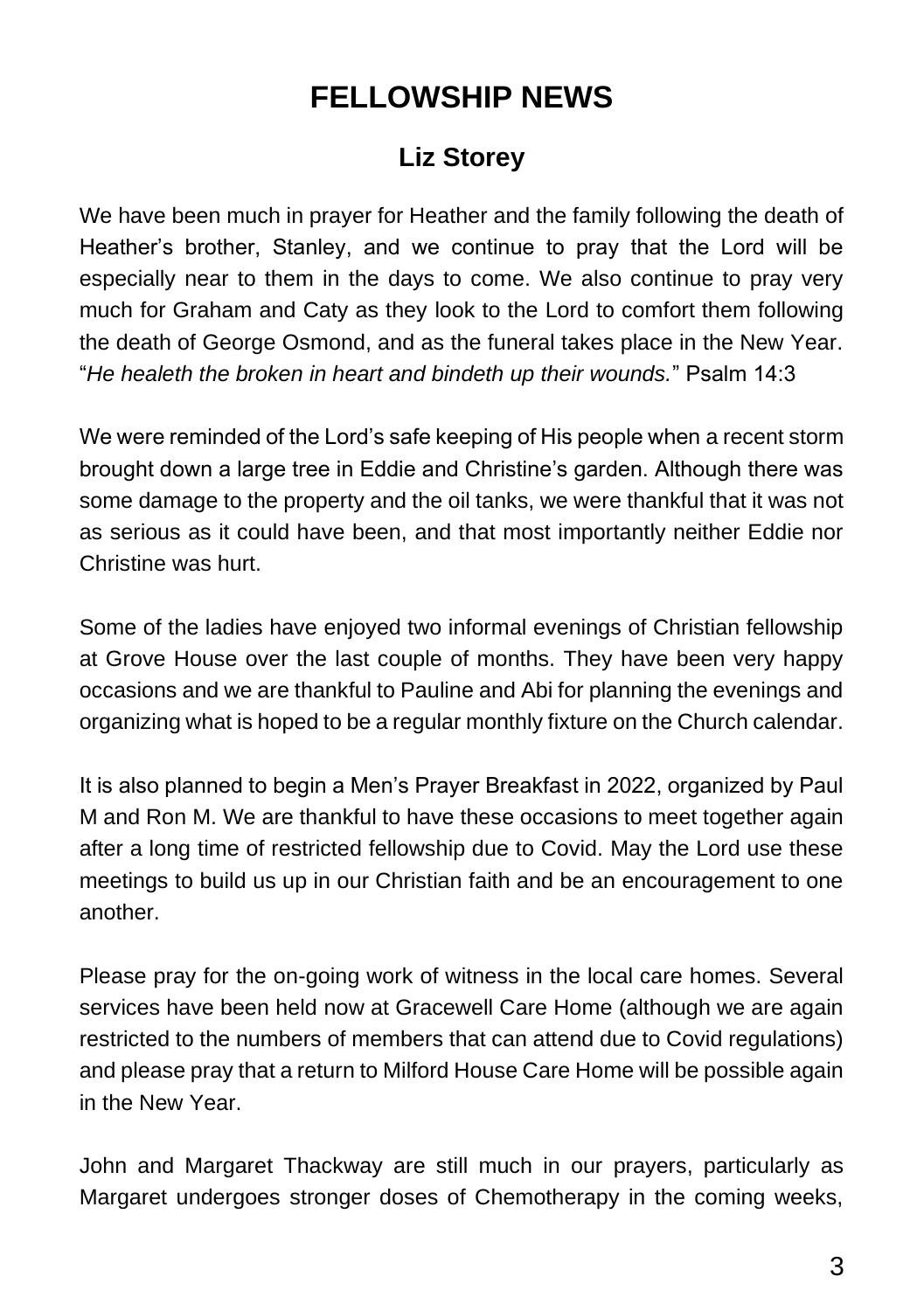and anticipates surgery in the Spring. May they know the peace and comfort of our God, "*that is able to do exceeding abundantly above all that we ask or think*" Ephesians 3:20.

The Parent & Toddler Group continues to meet on a Friday morning and can now offer others from outside the fellowship to attend, via a booking system on the Parent & Toddler Facebook Page. They would love to see more attending so please pray that the Lord would bring in new families, and that these contacts would be used for the saving of souls.

Dan Tribe from our own Church and Peter Bruce from Chardsmead Baptist Church, Bridport, have now finished their 3 years of studies at the Salisbury Reformed Seminary. We remember Peter and the on-going work down in Bridport where he is the Pastor, and continue to commit dear Dan, Jenni and the family to the Lord, as they seek to know His leading for their future. Dan has a busy preaching schedule over the next few months, so we remember him in all his sermon preparations and his travelling.

## **A CATECHISM ON PRAISE**

### **Alexander Blaikie (Boston, May 1, 1849)**

#### **PART 1**

#### **CHAPTER I.** *Praise: The Nature and Duty*

**I.** What is the praise of God? It is the manifestation of his declarative glory by his creatures (Pss. 69:34; 150:6).

**II.** Do the Scriptures authorise or command that praise shall be given to God, as an act of worship? Yes, both. All creatures, but especially Christians, are required to render it (Pss. 86:12,13; 138:1; 65:1; 89:5).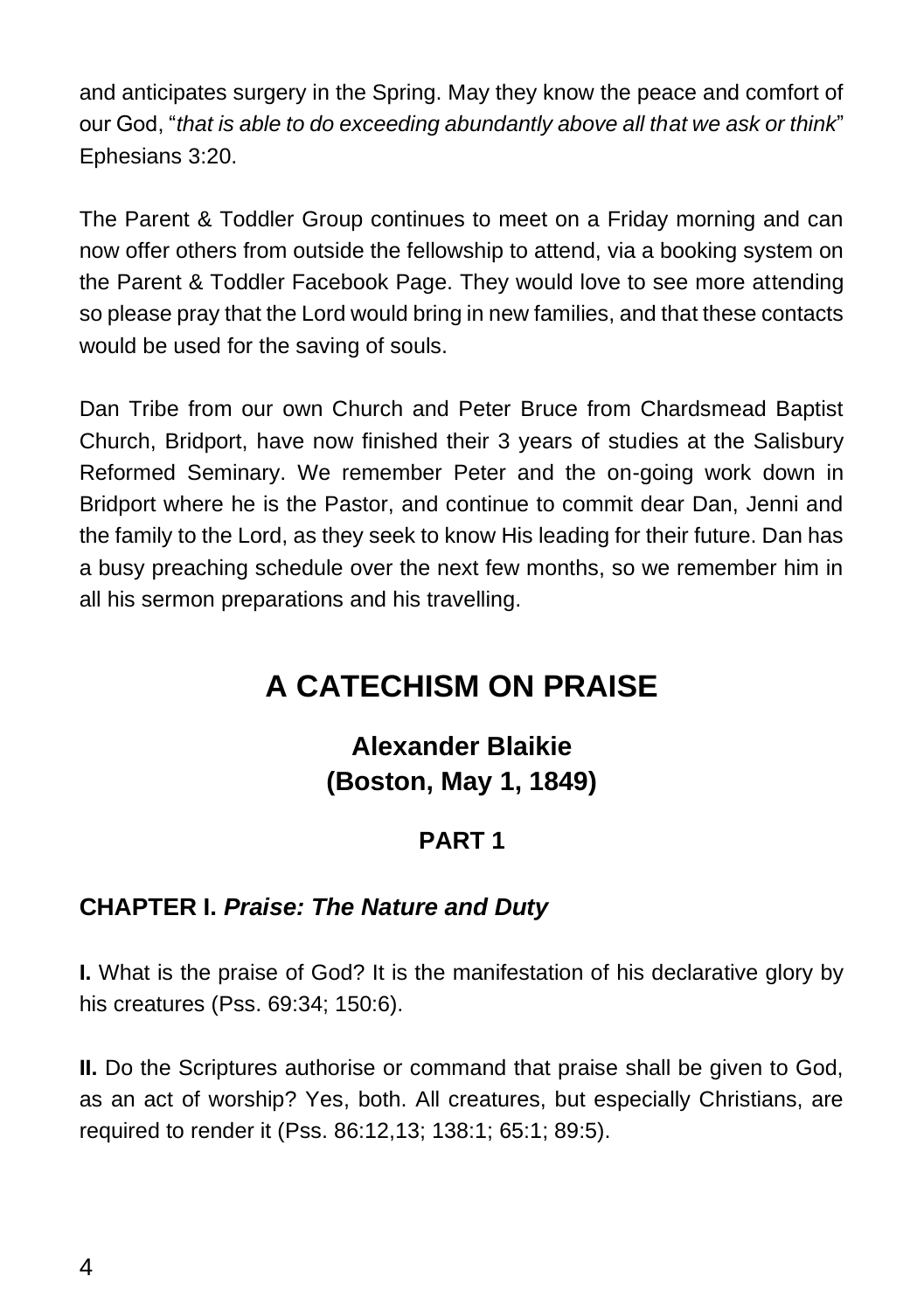**III.** Has God given to us any directions how we are to praise him? Yes, in his word (Pss. 9:1; 86:12; 109:30; Hos.14:2; Heb. 13:15).

**IV.** For what are we to praise God? For his great and wonderful excellencies; for what he is in himself, as Father, Son, and Holy Spirit, the Author of salvation to his saints; for what he has done, and what he has promised to do.

**V.** For what are we to give thanks? For all our comforts and hopes; especially for an interest in Christ, and the hope of eternal life (Eph. 5:20; Heb.13:15).

**VI.** What, then, is the nature of praise? It is a tribute of affection and esteem, which we give to the true God, that thus we may increase His declarative glory (Ps. 50:23).

### **CHAPTER II.** *The Matter of Praise*

**I.** Is it optional with us, whether we compose the matter of our praise? No. God has prepared it for us in his word. This is regulated by divine appointment. Jehovah has provided it for his saints, and says, "Is any merry? let him sing psalms" (James 5:13). Divine appointment reigns in the whole plan of redemption, and as completely in designating the matter and manner of our praise, as in the incarnation of His Son.

**II.** Do we not compose our prayers from His Word, without any book especially appointed by God? Yes. In prayer we are regulated by circumstances. It is the language of dependence, and it is varied by our condition. While we are to "acknowledge God in all our ways," and to "pray without ceasing," He has, by one short and perfect form, said, "*after this manner pray ye*." He has not given to us any book of prayers; and God has not said, "and thou, when thou prayest", pray Job, or pray Proverbs, or pray Psalms.

**III.** Is it proper for the ministers of Christ to compose sermons, and give their own views of His truth to the people in His name? It is. Christ has neither given to them any book of sermons, nor told them to preach Isaiah, Luke, or John; but "go and preach the gospel to every creature." "Preach the word." Without an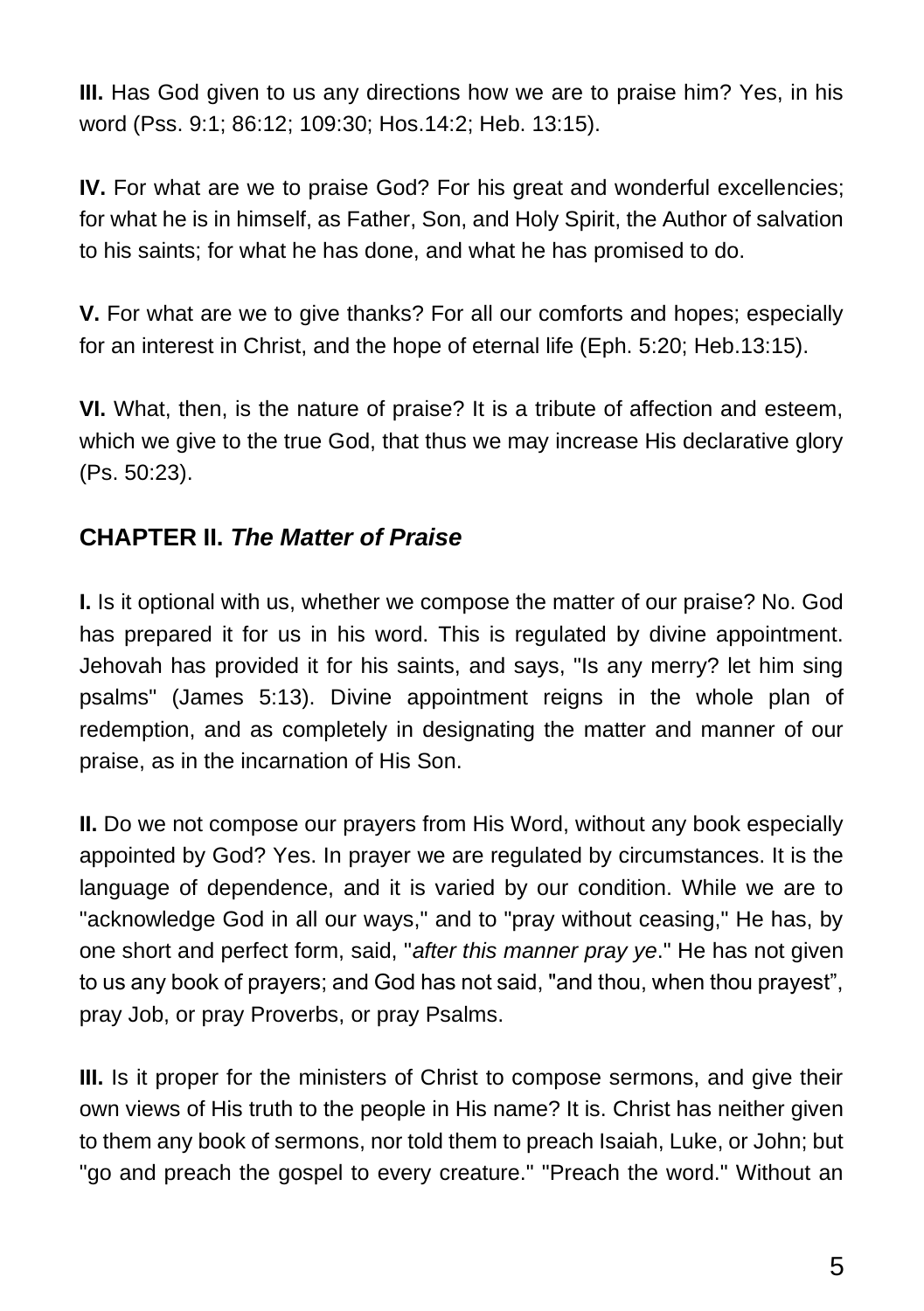inspired book of sermons, they must "not shun to declare the whole counsel of God" (2 Cor. 2:15,16).

**IV.** Is there anything in the nature of praise which makes it necessary, that God Himself should record the matter which we are to use in this part of worship? Yes. In prayer we can in some degree know our own wants, and in fulfilment of the divine promise (Zech. 12:10), "the Spirit also helpeth our infirmities." (Rom. 8:26). In preaching, also, we may become able "rightly to divide the word of truth" until we come to "the full assurance of understanding." But in praise, God alone can determine what he will accept as "the fruit of our lips" (Matt. 15:9; Mk. 7:7; Ps. 105:2; 1 Chron. 16:9; Ps. 81:2).

**V.** When was praise first publicly given to God by the Church? We read of it first at the shores of the Red Sea, when "the church" (Acts7:38) was delivered from her enemies (Exod. 15:1).

**VI.** When did praise become a stated part of divine worship? More particularly when the worship of Jehovah was established at Jerusalem, in the days of David, who spake as he was moved by the Holy Ghost; and is called by God, "the sweet psalmist of Israel" (2 Sam. 23:1,2; 1 Chron. 15:16,19,27).

**VII.** Was praise subsequently a part of divine worship? Yes. (Pss. 100:4; 84:4; 43:3,4; Col. 3:16; Eph. 5:19).

**VIII.** Did David, as the psalmist of Israel, write all the psalms? No. He wrote probably more than one half of them. Yet they are called by his name, David (Heb. 4:7; Rom. 11:9) because he was employed more extensively than any other, in this part of the Word of God, as the amanuensis of the Holy Ghost.

**IX.** What name was originally given to that part of the Holy Scriptures which is thus called David? It was called "Tehillim," that is, hymns or praises, because it was given as the matter of divine praise to the church of God in every future age. It is also called "psalms," because many of these "spiritual songs" were, at the temple worship, sung with the psaltery. Parts of the book have other names, as Mizmor, Shir (46, title), Tehillah (145, title), Tephilah (17,86,90,102, titles),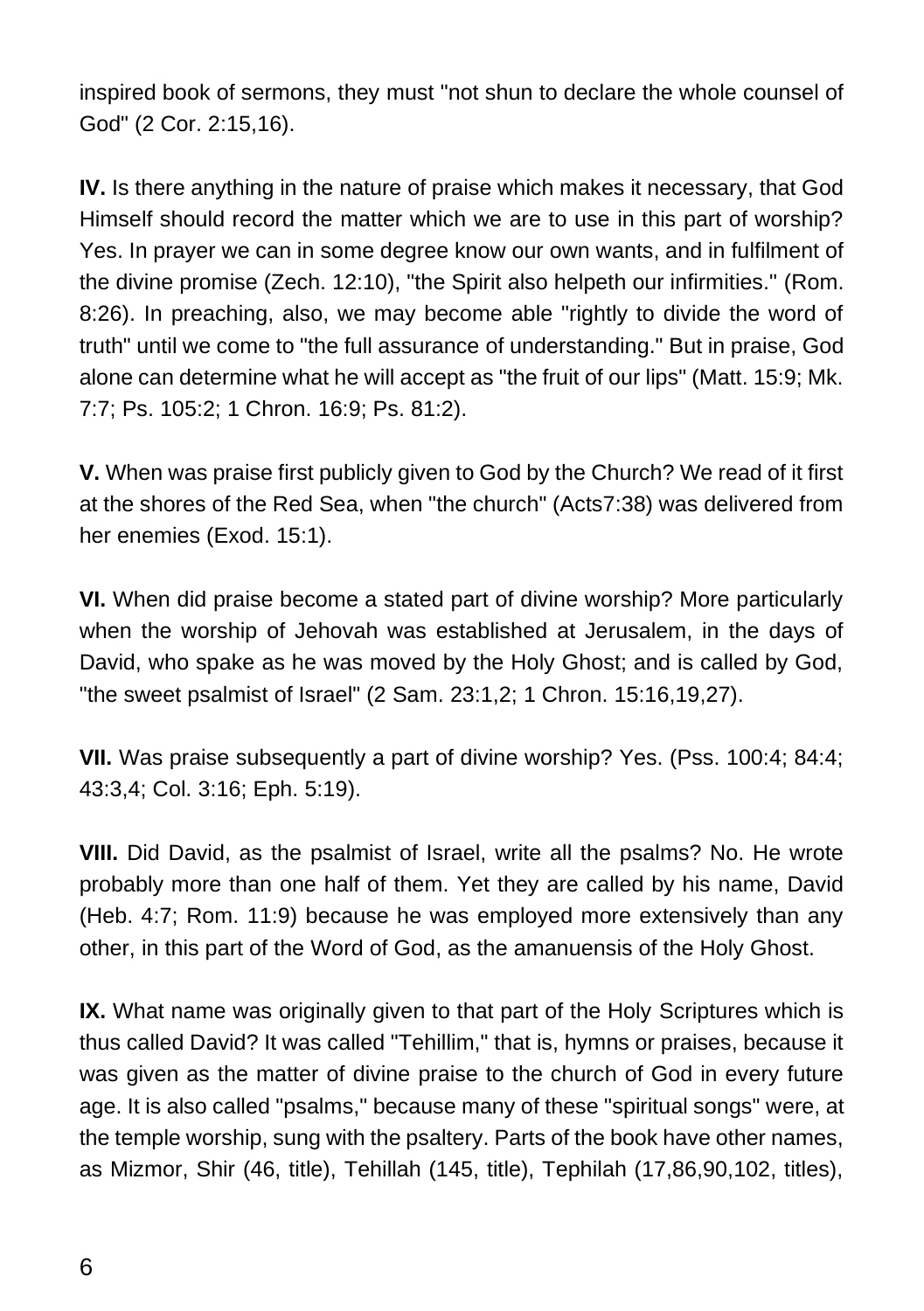Prayers, Shir-hammacholoth (120-134) - Odes of Ascension. They are also called, in the Septuagint, Psalmoi.

**X.** When were the Tehillim, or Psalms written and formed into a book? They were written in a manner similar to the other parts of Scripture (Heb. 1:1), during a period of nearly one thousand years, and were collected into one book, probably by "Ezra the priest, a scribe of the law of the God of heaven." They stood in their present numerical order in the days of the apostles (Acts 13:33).

**XI.** Were other songs, beside those contained in the Book of Psalms, composed during that period? Yes, many. Such as the Song of Deborah (Jud. 5), the song of the well (Num. 21:17, 20), the 1005 songs of Solomon, and others (1 Kgs. 4:29-32).

**XII.** Were not these then given as the matter of her praise, or are they not commanded to be sung by the church in all future ages? No. As we read of different books in Scripture, such as the book of Gad, of Nathan, of Jehu, of Jasher, and the Epistle from Laodicea, which were not collected into the sacred canon, by the Holy Ghost, so we thus know, that by the same divine sovereignty, the songs thus noticed, or even recorded, were ephemeral as matter of praise; while the songs contained in the "Sepher Tehillim," or "Book of Psalms", and collected and placed in one book by the Spirit, are a part of "the word of God, which liveth and abideth forever," selected by infinite wisdom, and given expressly as the matter of praise to the church until the end of time. The same principle applies to any isolated and occasional hymns or songs, which may be found in the New Testament.

**XIII.** Were any attempts made to add to the Book of Psalms, after it was completed? Yes. The 151st psalm was fabricated, and attempted to be added to the then perfect book, nearly three hundred years before "the Christian era." (Septuagint, Ps. 151st.)

**XIV.** Is such an attempt authorised by God? No. It arises from the depravity of our nature, and the opposition of our wills to the divine will, and consequently forms a part of what the Holy Ghost calls "will worship," which has a show of wisdom (Col. 2:23).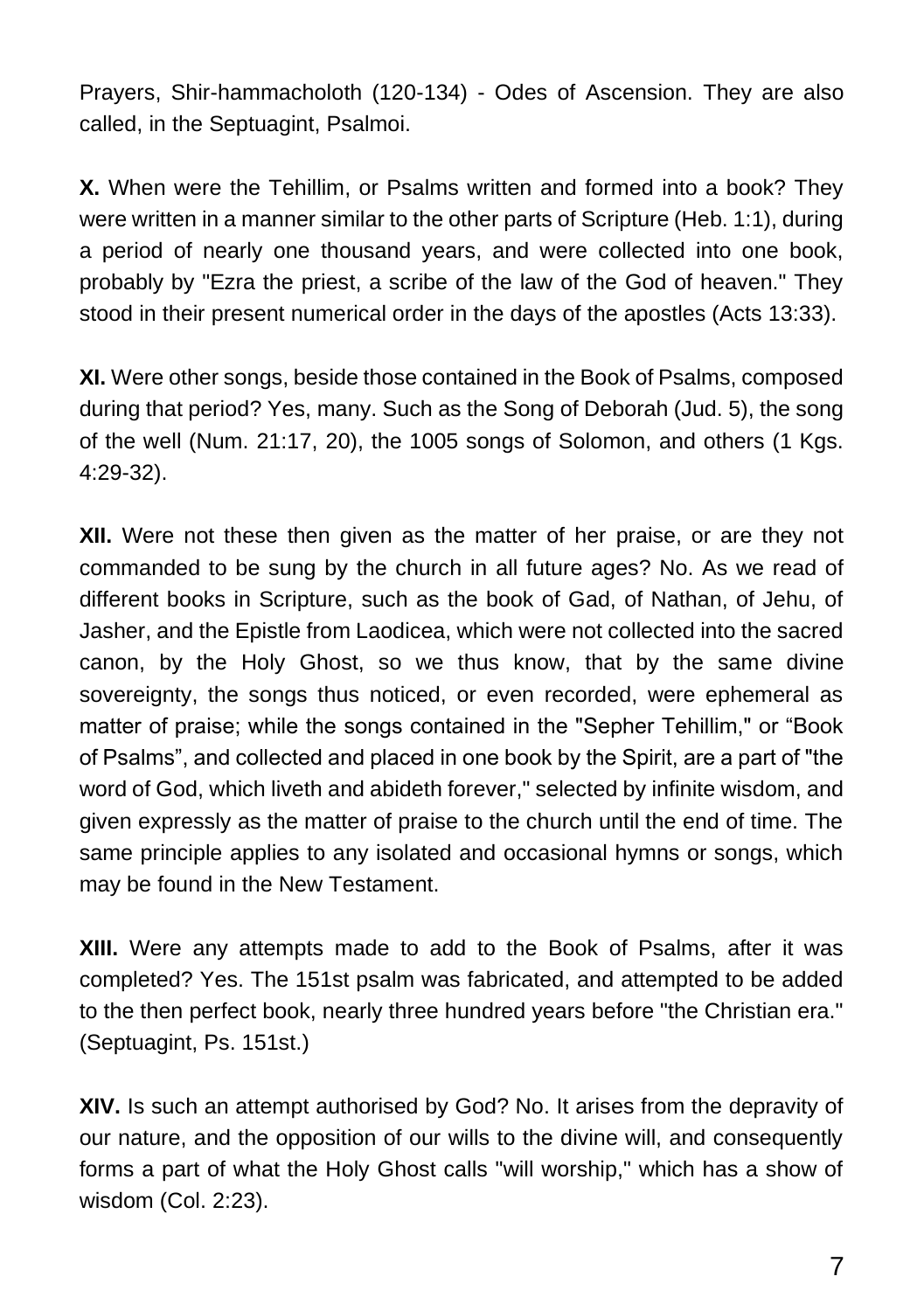**XV.** Is, then, this book called the Book of Psalms, by the Holy Ghost? It is so called, both by Jesus Christ and by the Spirit (Lk. 20:4; Acts 1:20; Heb. 4:7).

**XVI.** Was it given to the Jewish church to be the matter of praise to God? Yes (1 Chron. 16:7; 25:1,5; Ps. 81:1,2; Neh. 12:8,46. Ps. 137:3; Ezra 3:10).

**XVII.** Was the Jewish church in reality different from the Christian? No. They are the same church, under different dispensations (Acts 7:38; Heb. 4:2; Gal. 4:3,4).

**XVIII.** When Christ came "to fulfil all righteousness," and by his evangelists and apostles to complete the oracles of God, did he, or they, praise Jehovah by singing psalms? Yes, both did. (Matt.. 26:30; Mk. 14:26; Acts 16:25; Ps. 22:22; Heb. 2:13).

**XIX.** Did they deliver, by inspiration, any other "psalms, hymns, or spiritual songs," than those contained "in David" (Heb. 4:7)? No. One such psalm or song would be a treasure for the edification of the saints, if "the Psalms" had been simply Jewish; and yet it would not afford a precedent or warrant for uninspired men to make human hymns, and sing them as praise to God (Is. 1:12; Hos. 14:2).

**XX.** What is a human hymn, psalm, or spiritual song? One, of which the arrangement and composition are made by uninspired men, and not by the authority and wisdom of God, even although the sentiment be taken from, and agree with, some portion of Scripture. It has "a show of wisdom;" yet it is only man's opinion which will be opposed and contradicted by the opinion of some other man metrically expressed, in language, to his mind equally scriptural. Consequently, "of making many 'hymn' books there is no end." We have now more than one for each Sabbath in the year, all supplanting "the Lord's song" (songs), and in their turn supplanted by the poetical skill and caprice of other men. Such compositions, as matter of praise, are, moreover, purely "will worship." (Is. 1:12).

**XXI.** Are the psalms adapted to the condition of saints in New Testament times, as the matter of their praise? Yes. They are "an epitome of the Bible, adapted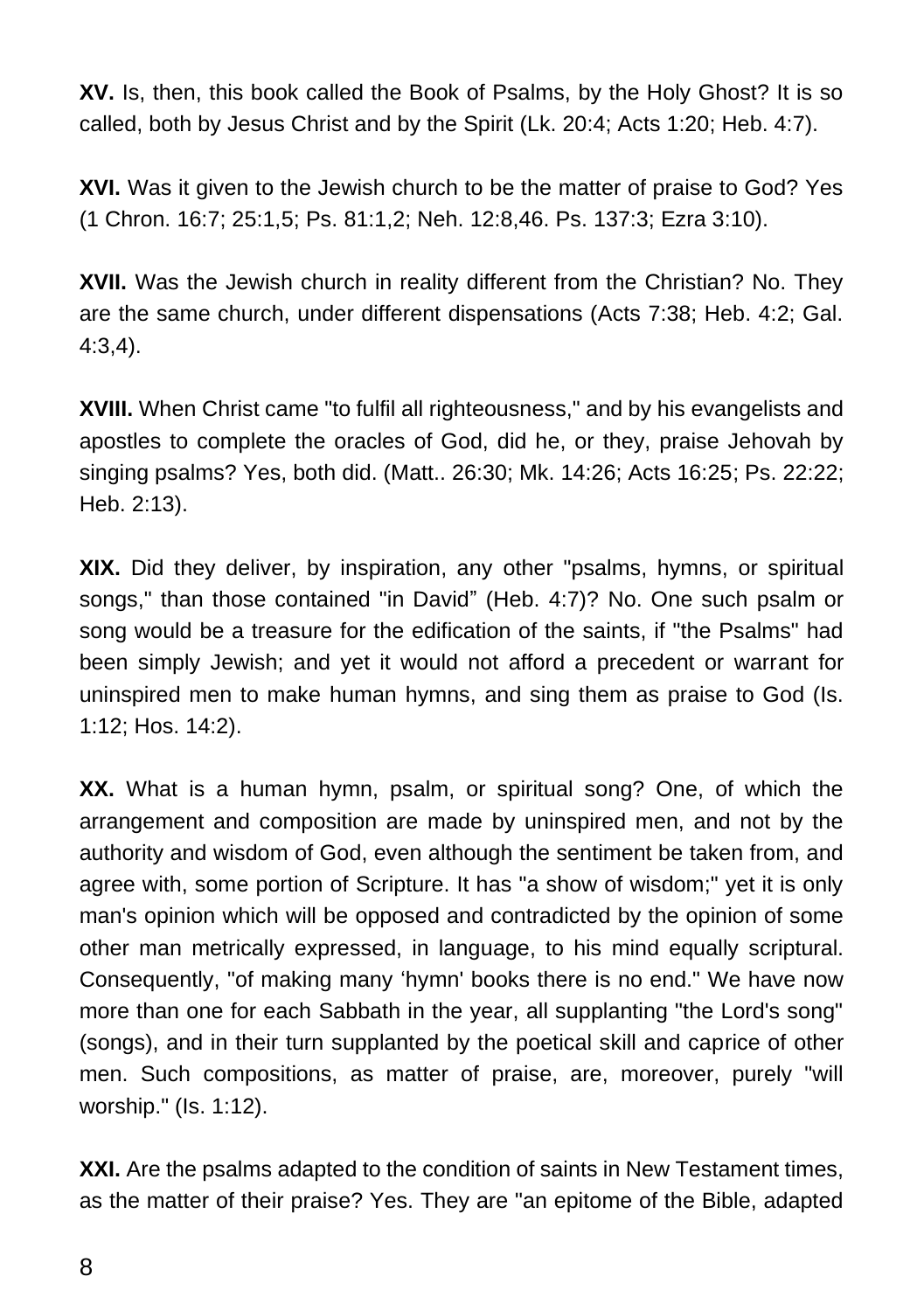to the purposes of devotion." (*Bp. Horne*). They are emphatically "the word of Christ," portraying especially the work of the Spirit in the soul of man, in all its stages and conditions of being, from his "creation anew in Christ Jesus" to the enjoyment of eternal glory.

**XXII.** Do they not present the Messiah only as a Saviour to come? No. They present his incarnation (Ps. 40:6-8. Heb. 10:5), his public teaching (Ps. 40:9. Lk.4:16-22), his death (Pss. 22:1; 31:5; Lk. 23:46), his ascension (Ps. 68:18; Acts 1:2-9), sitting down at the right hand of God (Ps. 110:1; Acts 2:34; Heb. 1:13; 10:12,13), and his whole mediatorial work, as far as it has been accomplished, as it really is (Lk.24:44).

**XXIIII.** Do they not contain curses and imprecations upon our enemies, contrary to the command (Matt. 5:44), "Love your enemies"? No. Not upon our enemies, but upon the enemies of Christ (Pss. 69:20-25; 109:8; Acts 1:16.20.)

**XXIV.** Have they not grown old, and consequently become less adapted to praise? No. A book cannot be considered old while its author lives. He may, at any time, alter or remodel it; consequently, while God lives, the Psalms cannot and will not become obsolete; and for this reason they are a song ever new (Pss. 33:3; 96:1; 98:1; Is. 42:10; Rev. 5:9; 14:3; 15:3).

**XXV.** But are not "psalms, hymns, and spiritual songs," mentioned in the New Testament, to be sung? Yes. We are commanded to sing them (Eph. 5:19; Col. 3:16).

**XXVI.** Were they not something different from the Book of Psalms? No. For the Colossians and Ephesians had already the Septuagint. "Moses was read in their synagogues every Sabbath day," their first Christian assemblies (Acts 13:15), and converts were Jews (Acts 18:19; 19:1,19; Col. 2:14), and therefore, when they were thus directed, they would easily understand, that the *psalmois*, *humnois* and *odais pneumatikais* were obviously the Mitzmorim Shirim, and Tehillim previously given in the Book of Psalms, by the inspiration of God. Besides, in the Septuagint (Ps. 72:20), and by Josephus (Antiq. B. VIl. chap. 12), the Tephiloth, or prayers of David, are called hymns.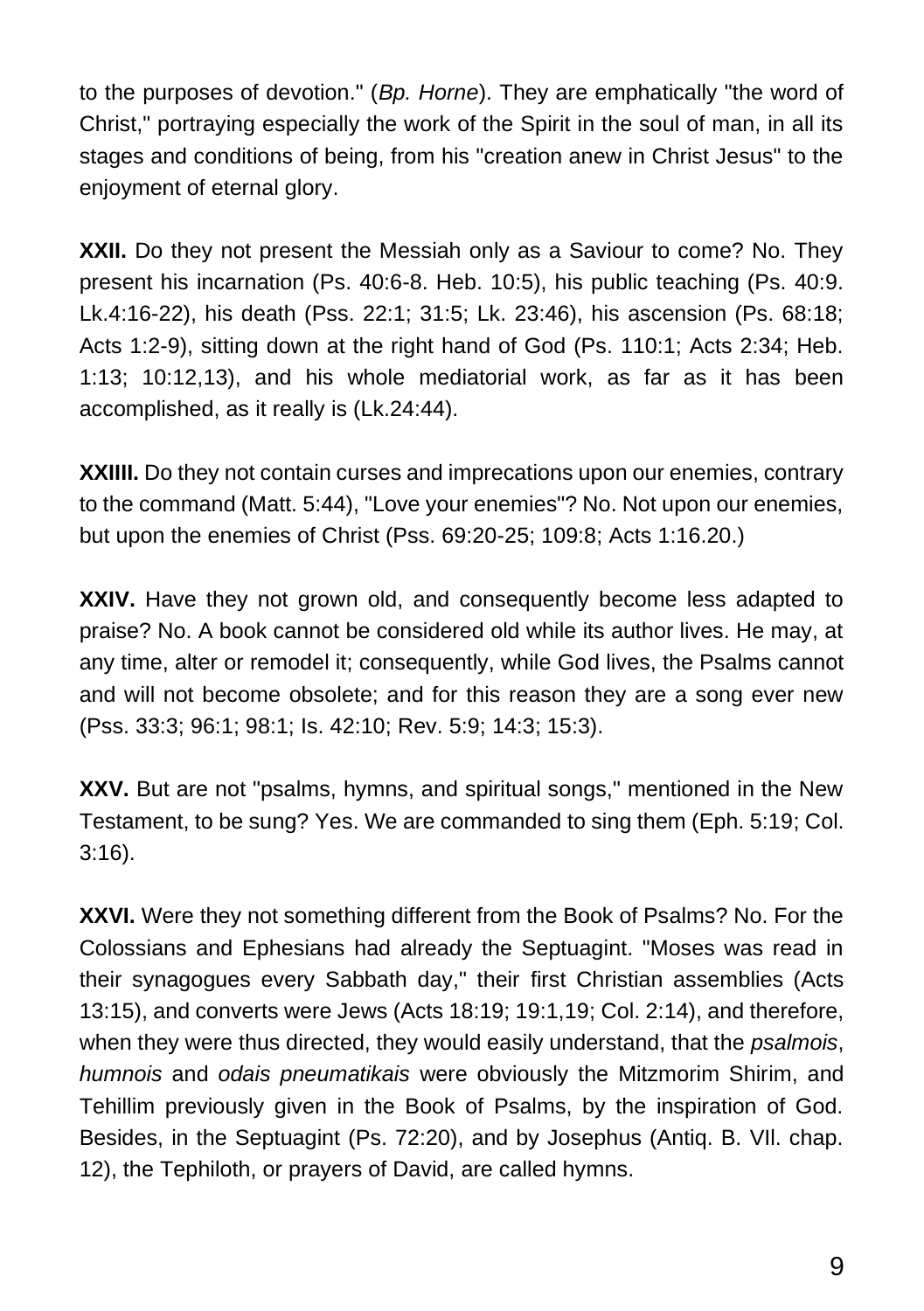**XXVII.** Do not these various terms indicate different kinds of hymns, from those found in the Book of Psalms, and authorise the composition of religious poetry as the matter of praise? No. No more than the terms law, commandment, and statutes, in the 119th Psalm, denote any thing different from the word of God, and authorise, as the revealed will of Heaven, the writings of Josephus, the Koran, or the Book of Mormon.

**XXVIII.** When commanded to "let the word of Christ dwell in them richly" if his "word" could not be found in the "hymns and spiritual songs" contained in the Book of Psalms, could the Colossians and Ephesians remain upon the earth, until modern hymnologists could supply its supposed defects? No. Nor yet compose, without divine inspiration, hymns for themselves, of which God would assuredly accept, as the matter of his praise

Objections —

*The psalms are not adapted to the departure of missionaries.*

Missionaries departed probably without singing, according to scriptural example (Acts13:3,4); and for such solemn scenes, the psalms provide matter most suitable to the condition of every missionary, or to that of any of his friends, who "let the word of Christ dwell in them richly" (Pss. 46, 56, 72, 122, etc.).

### *They are supposed not to be adapted to Sabbath schools. "You would not have the children learn the old psalms?"*

The family circle is the Sabbath school of Scripture (Ps. 92:1,2; 118:15; Gen. 18:19; 1 Tim.3:12; Deut. 6:7). And if for the benefit of those who have no pious parental instruction, this institution has been established, yet every teacher must be assuredly guilty, who does not teach his pupils, "the word of Christ" as the matter of their praise, that it may dwell in them richly. If human hymns had any divine authority, the varied contradictory compilations, which abound, could, even then, only train the early mind to contradictory doctrinal opinions, while none of them will enable the scholar to say, "Thy word have I hid in mine heart, that I might not sin against thee" (Ps. 119:11).

**XXIX.** What, then, are some of the reasons why Christians should sing only "the Book of Psalms" in praise to God?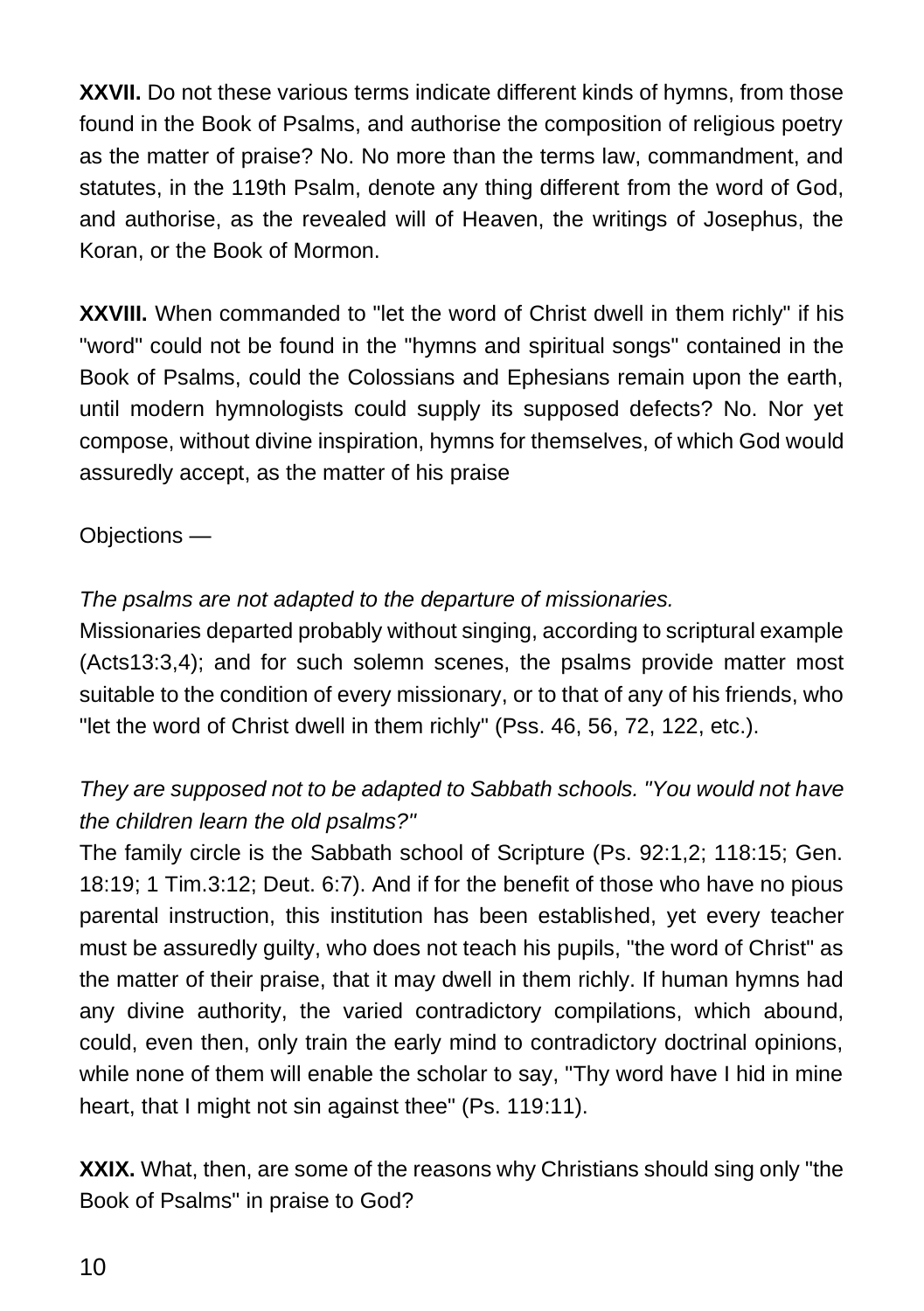1. The command of God (James 5:13), which ought to be sufficient for every saint.

2. He has given to us no additional hvmns in the New Testament, for the Book of Psalms was previously perfect.

3. Because Christ, "in whom dwells all the fullness of the Godhead bodily," who is "the wisdom of God," and in whom dwells all the "fullness of knowledge and of wisdom," not only made no new ones, but consoled himself, on the cross, with the words of David (Ps. 22:1; 31:5). This is the highest possible authority to every Christian, for the use of the Psalms exclusively.

4. Because the apostles, although inspired to write the New Testament, and to complete the word of God, were not "moved by the Holy Ghost' to write any more "spiritual songs." We have their Gospels, Acts, and Epistles, yet they leave us nothing with which to supplant the songs of Zion.

5. Because every human composition lacks divine appointment. The command is not, "make a psalm," but "take" one (Ps. 81:2).

6. Because the Psalms are vitally adapted to our use. When we search the other scriptures, we learn how others served God; when we sing "the Lord's song" aright, we worship him ourselves (Ps. 63:3-5).

7. Because, the psalms being given by the same Spirit who regenerates every Christian, they are precisely adapted to the growth of the soul in the divine life, being "the sincere milk of the word," by which the believer grows (1 Pet. 2:2), when he lets the word of Christ dwell in him richly.

8. Again, when "all nations shall call Christ blessed," his "watchmen shall sing together with the voice." (Is.52:8). "They shall lift up their voice, until from the uttermost parts of the earth shall be heard songs, even glory to the righteous" (Is. 24:14-16). As they shall then see eye to eye, they will sing together, in the unity of the faith, "the song of Jehovah" (Ps. 137:4), - that song which, given under the Old Testament dispensation, was "the song of Moses," and which,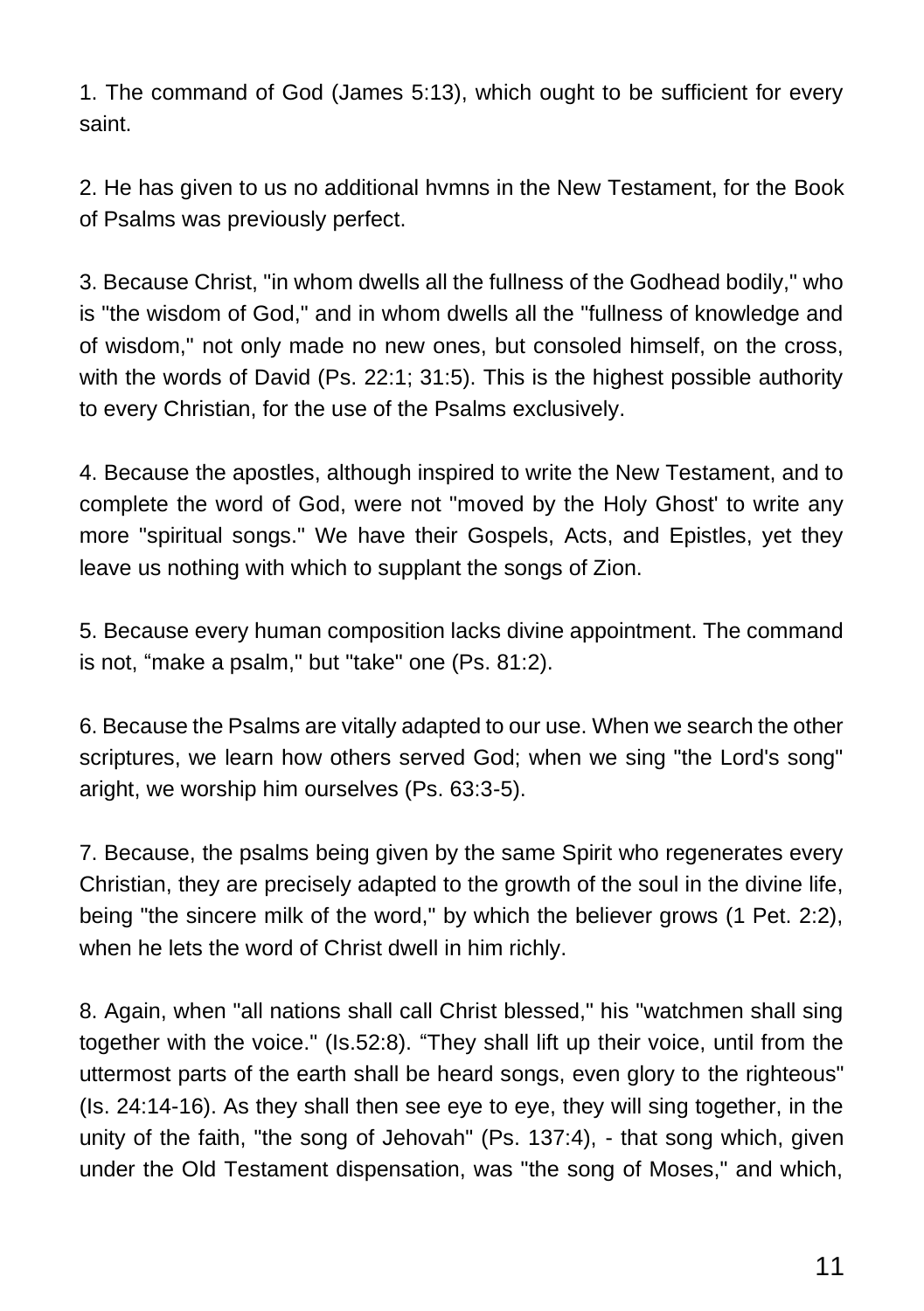being perpetuated coextensively with the reign of Messiah, is forever "the song of the Lamb." (Ps. 86:8-10; Rev. 15:3,4).

*To be continued.*

## **ALEXANDER MOODY STUART**

*Alexander Moody Stuart was born at Paisley in 1809. He was the son of the chief Magistrate of the Burgh and educated at Glasgow and Edinburgh Universities. Called into the Ministry, he served as a missionary at Holy Island, and later assisted Mr. Candlish at St. George's, Edinburgh, afterwards becoming the minister of Free St. Luke's, Edinburgh. He was involved in the Disruption of 1843, and became well-known as a Free Church Minister, his ministry being deeply appreciated by many. He died on 31 July, 1898.*

*A Memoir, partly autobiographical, was published in 1899, edited by his son, Kenneth Moody Stuart. What follows is taken from that Memoir.* 

"For myself, (while studying in Edinburgh under Dr. Chalmers) I was constrained to conclude that any apparent tokens of grace might be accounted for by moral training and religious teaching combined with the dictates of natural conscience without any saving work of the Holy Spirit in the heart."

"One day on going over to the Old Town to hear Dr. Gordon who told…of conversion as a process, not of building up,…but of breaking down, by one stroke after another, till the whole gave way…His words…,by the grace of God, reached my heart as no words had ever done before; and I resolved not to forget them."

"About this time I took up *Marshall on Sanctification*… and to this book, under the Spirit's teaching I owed my instruction in the doctrines of grace. The two great lessons I learned from it were: the entire sinfulness of fallen man, the utter worthlessness of all that he can do; and over against this the infinitely perfect righteousness of Jesus Christ given for all and to all who believe on Him…".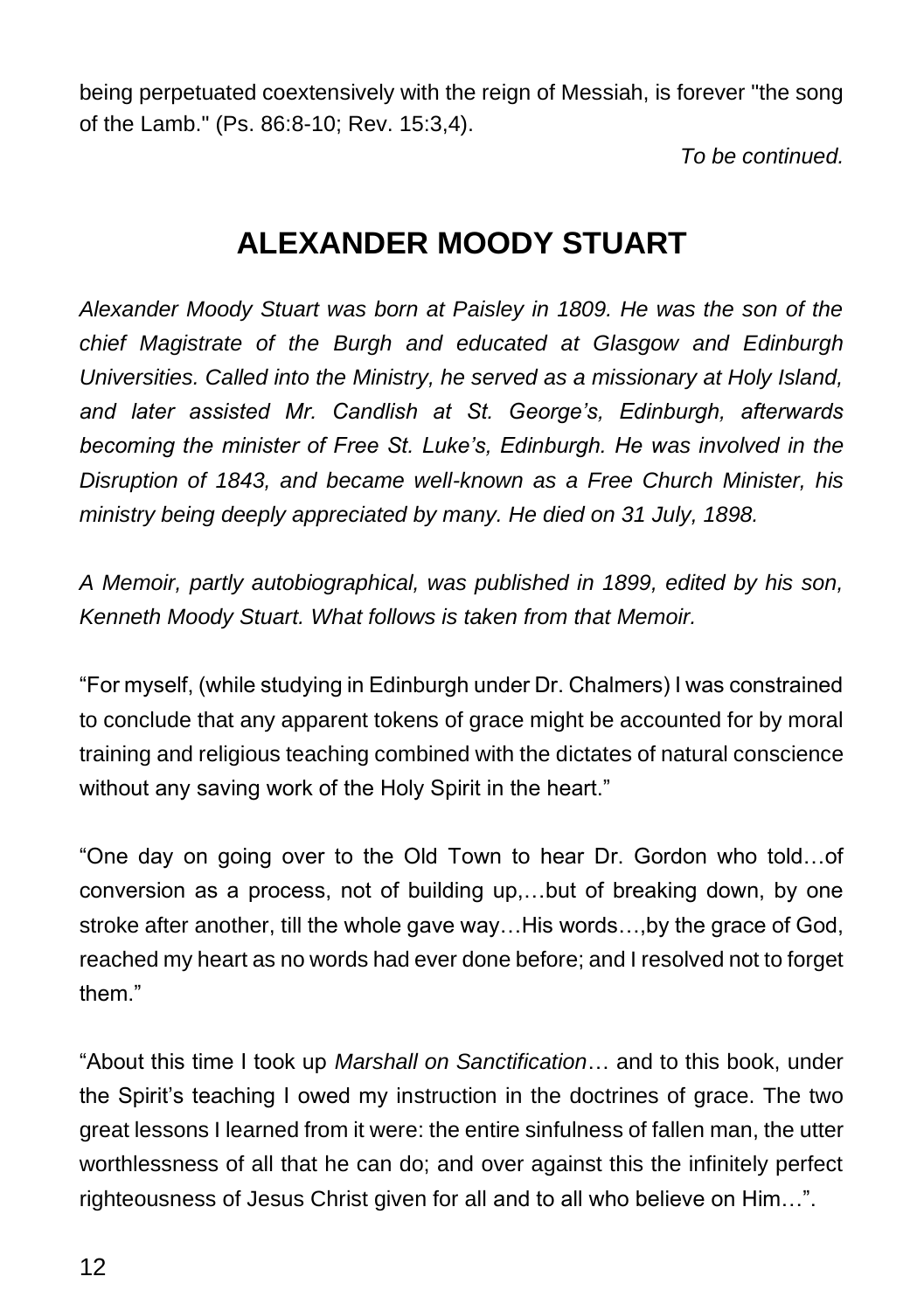"It was the time of the Spring Communion in Edinburgh in 1829, as I sat musing sorrowfully, my Bible caught my eye…Taking it up listlessly,…I opened it without looking where; but as I read I came to these words in Ephesians 5:14, 'Awake thou that sleepest and arise from the dead, and Christ shall give thee light.' They came to me like a flash of lightening in the sudden awakening, but with infinite sweetness of light in Christ; they were spoken to me, of whom I supposed no-one could be thinking…I was lost and dead, yet not in agony, was not praying, was not even anxious, but was sleeping sadly in death…From that hour I could say, 'Thy testimonies have I taken as an heritage for ever, for they are the rejoicing of my heart.' His 'word had quickened me', and I trust that He has never taken it utterly out of my mouth.

"A mark of his pulpit ministrations (at St. Luke's in Edinburgh) was their solemnity. The preacher seemed impressed, sometimes almost oppressed, with his position as standing between God and man, and bearing a direct message from the Divine Father, Son, and Spirit, to his hearers…One young lady came from Germany as a teacher in 1846…was arrested by the countenance of the preacher as he entered the church…When he opened the Psalm-book and the Bible (she observed), his very handling and opening of them seemed to say, '*These books are not my books; and these hands that hold them are consecrated*.' She felt that he regarded the volumes as entirely of God.

"Another aged member of St. Luke's tells how the first time she heard Mr. Moody Stuart, nearly sixty years ago, she 'experienced such a sacred influence that she was constrained to say in her heart, 'Surely we are very near to God!'" "The Rev. A.C. Fullerton who joined St. Luke's in 1846, wrote: Two things in your father's preaching particularly impressed me: viz., his earnestness and his originality. Divine truth was brought direct to the consciences of his hearers, and pressed home by incident and illustration till men were made to feel they were face to face with God, and had to decide to embrace Christ and become new creatures, or else to make up their minds to live the life of unconverted persons, knowing themselves to be such. With regard to his originality, I never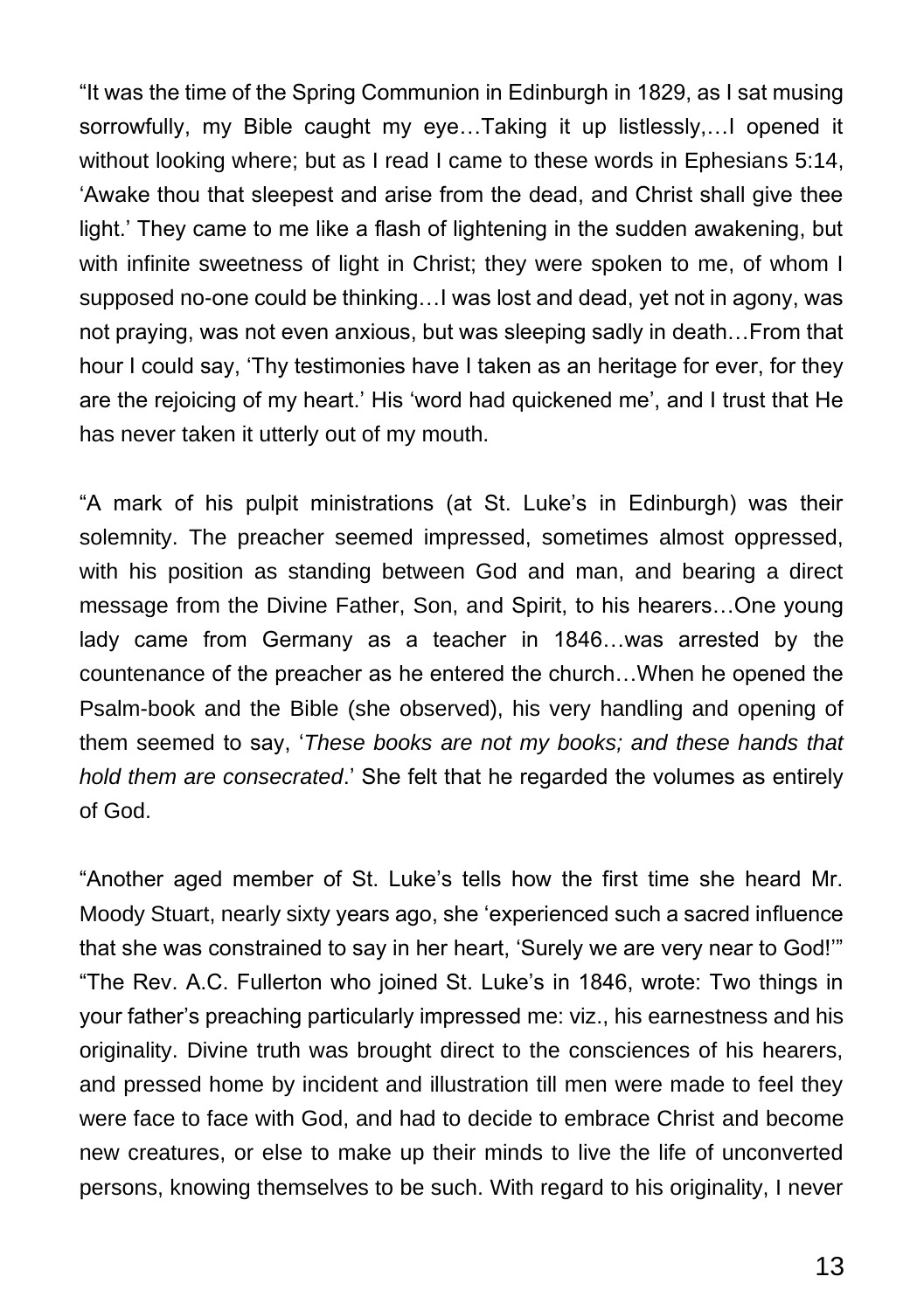heard your father preach without carrying away with me some fresh views of Divine truth <sup>»</sup>

"Dr. Cunningham has written: 'In every discourse a place is found for the cross of Christ, and for the loving declaration of the glorious largeness of that Divine mercy which is high as heaven, or the words of reconciliation are pressed home by direct question and personal entreaty, well-fitted to win the ear and subdue the heart.'"

"In an old note-book. Mr. Moody Stuart wrote (in 1855): 'The one thing I care for is the salvation of the lost, the gathering in of God's elect to the glory of Christ, the Redeemer."

"In 1857, he published his exposition of the Song of Solomon. Charles Spurgeon said of it: "We do not know where to find a book (on the Song of Solomon) of equal value in all respects. This admirable author has poetry in his soul, and, beyond that, a heart like that of Rutherford, fired with love to the altogether Lovely One."'

"Among his *memorable sayings* were these: "Adam said, 'My will', and he took it. God's Son lived and died in the world and said, 'Not my will.''

"Paul does not say (2 Timothy 4:10,11), that Demas gained the world, but that he loved it…Demas was tempted and fell: Luke was no doubt equally tempted and tried and he got the crown of glory. Paul in the many mansions above is saying, 'Luke is with me: Demas forsook me."

"In the law of Moses, the sheep die for the shepherd; in the law of Jesus, the Shepherd dies for the sheep. He gave His life for the sheep because the shepherd was good, not because the sheep were good."

"I would not give much for the assurance of some people. It just means, 'I believe that I was converted at such a time.' If your assurance is not founded on a present fellowship with the Son and with the Father, it is little worth.'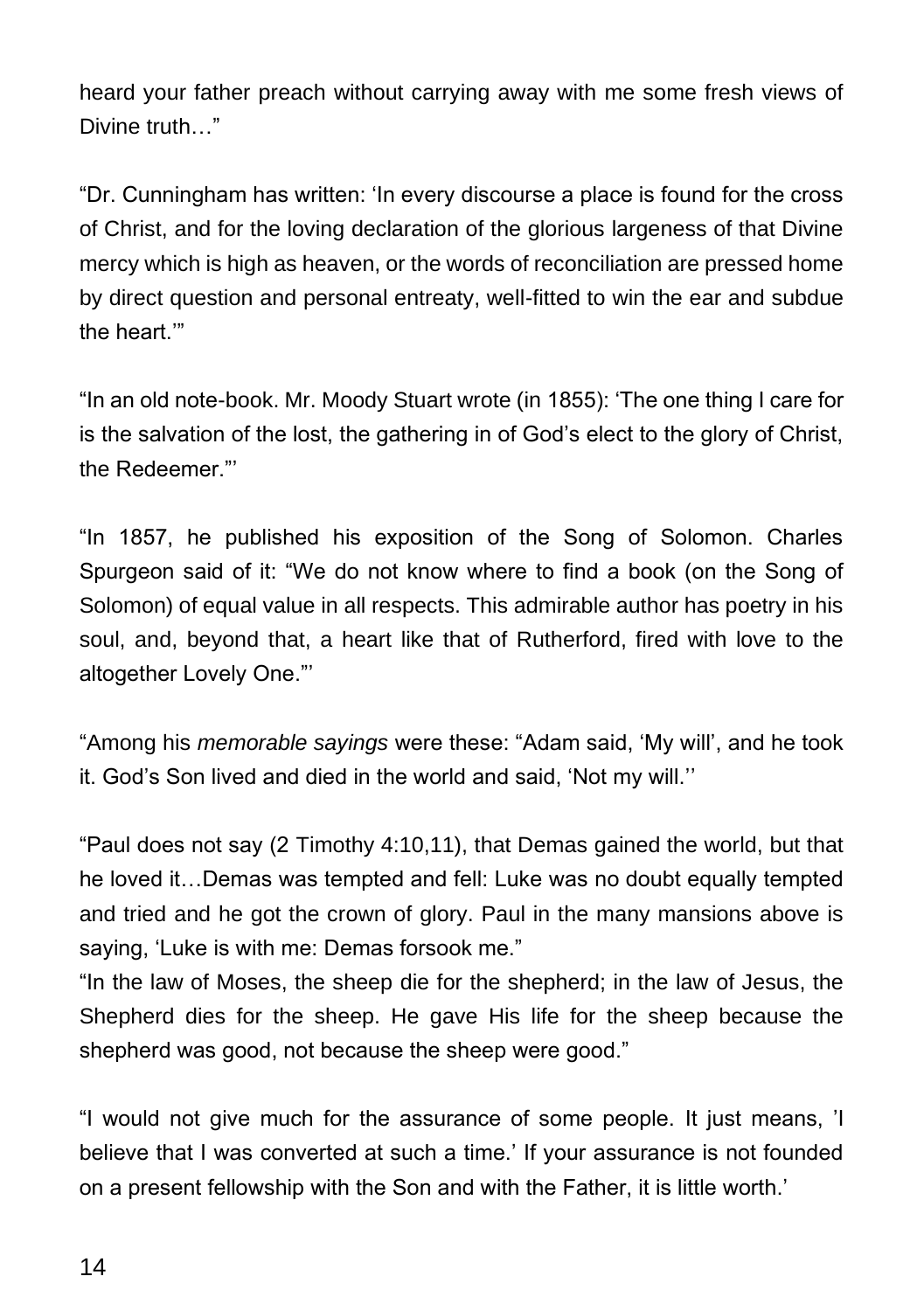"Last night before falling asleep, I lay awake a long time, but had delight and communion in going over some of out Scotch metrical Psalms – 27th, 32nd, 51st,130th, 100th, 63rd and the last verses of the 73rd. What a refreshing and enlightening thing these and other psalms are, and in the night watches I find them more helpful in the metre, because more easily remembered, and much more helpful than hymns, chiefly because the soul can rest on them as the *Word of God."*

"In reviewing a long life, I have been retracing the two great lines, or rather perhaps three, that have marked it throughout, *viz:*

- 1. The black line of my own will and way and walk; distorted by wanderings, by stumblings, by manifold offences; by self-seeking, by back-going; full of sin and shame and destruction.
- 2. The bright red line of the Lord's way with me; of long-suffering, of correcting, of leading, of restoring; of loving-kindness, of truth, of omnipotent deliverances, of enlargement and gladness in the ministry of the Word by the Holy Ghost; of providential guidance in things both great and little, and especially in the leading events of life; of gracious remembrances; of victory over the world, the flesh, and the devil; of the lively hope of everlasting life.
- 3. A third line, it may be called, of my own way through grace; not only of what He has Himself done for me and in me, but of what I have been enabled to be and do by grace; a very chequered and unequal line, still on the whole counting all things loss for the excellency of the knowledge of Jesus Christ; and rejoicing in 'being kept by the power of God through faith unto salvation."

"On Sabbath morning, 31st. July, 1898, Moody Stuart gently folded his hands, as if in prayer, and fell asleep. Assuredly it was granted him to 'depart in peace' as he had requested, and on his entrance into the blessed company of the redeemed it seemed as if he could hardly be more engaged in the highest exercises of worship than he had been before he left this world."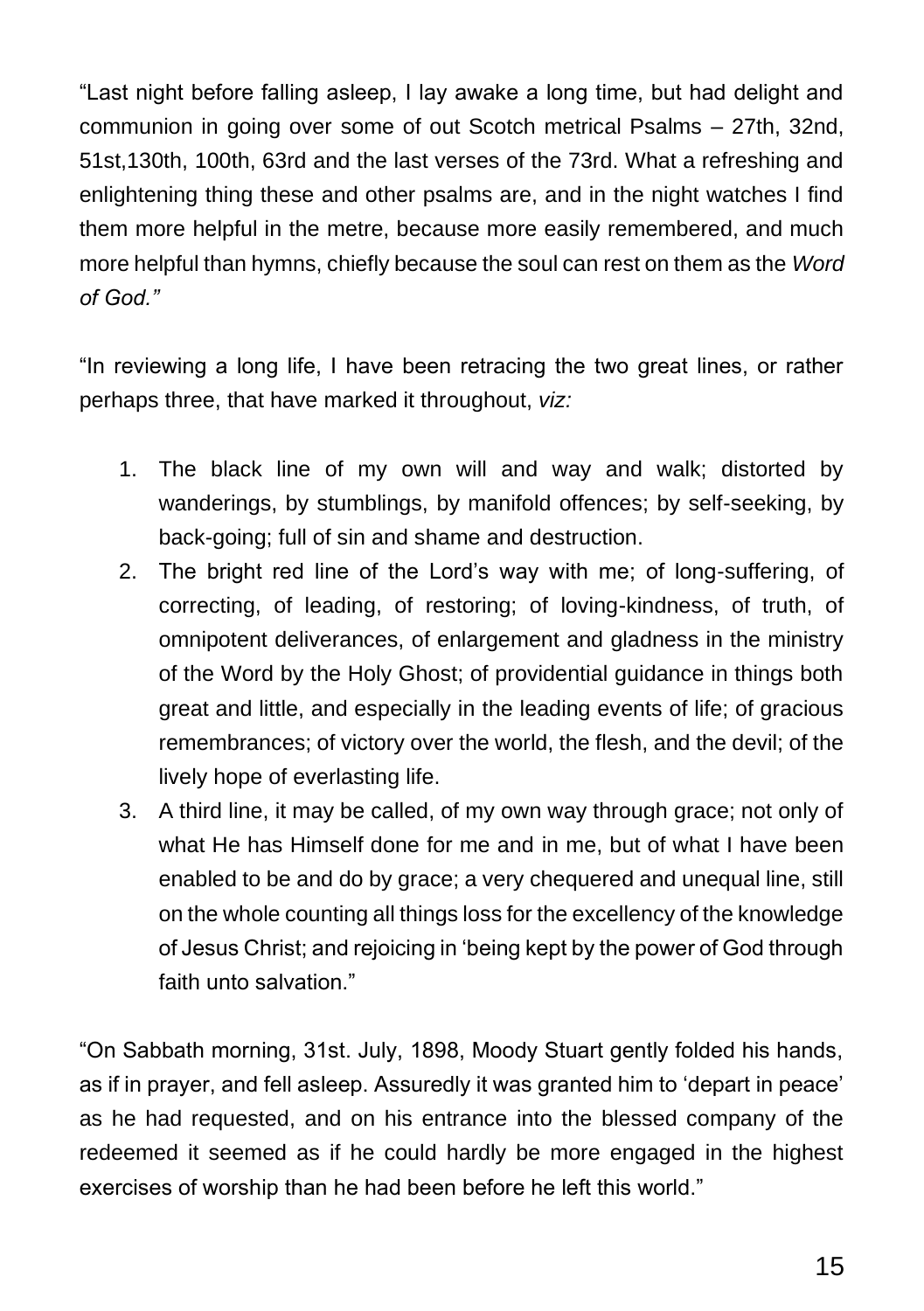## **MEEKNESS JAMES SMITH, OF CHELTENHAM**

### **An edited extract from his book, Bread of Heaven, or Food for the Soul**

"Seek ye the Lord, all ye meek of the earth, which have wrought his judgement; seek righteousness, *seek meekness…*" (Zephaniah 2:3)

Meekness is the patience and quietness of the soul under injuries, insults, or sufferings. True meekness always bows to the divine authority. It views God on the throne, and acknowledges His right to require and command what he will. Meekness yields to the Lord's hands. Meekness acquiesces in the Lord's will. Its language is "Not my will, but thine be done" (Luke 22, verse 42).

Meekness adorns the Christian's profession. Indeed, it is one of our chief ornaments, and therefore it is so frequently inculcated and commanded in God's blessed Word.

Meekness prevents innumerable evils. How many sins and unpleasant scenes in our families would be prevented if we were meek? How much better would things go on, even in the world, if we were made meek? Nearly all our family disorders and church troubles, may be traced up to our want of meekness. The apostle says "Receive with meekness the engrafted word, which is able to save your souls" (James 1, verse 21). The meek heart is prepared for its reception, and like the seed in the good soil, it grows up and brings forth fruit. It becomes engrafted on our natures, and its saving and sanctifying effects are seen in our lives.

Let us then realise our need of meekness. We shall never seek it aright until we do. That we do need it is clear. That it would be well for us if we possessed it, most would acknowledge. We never shall honour Jesus, adorn the gospel, or favourably impress those about us as we ought, without meekness.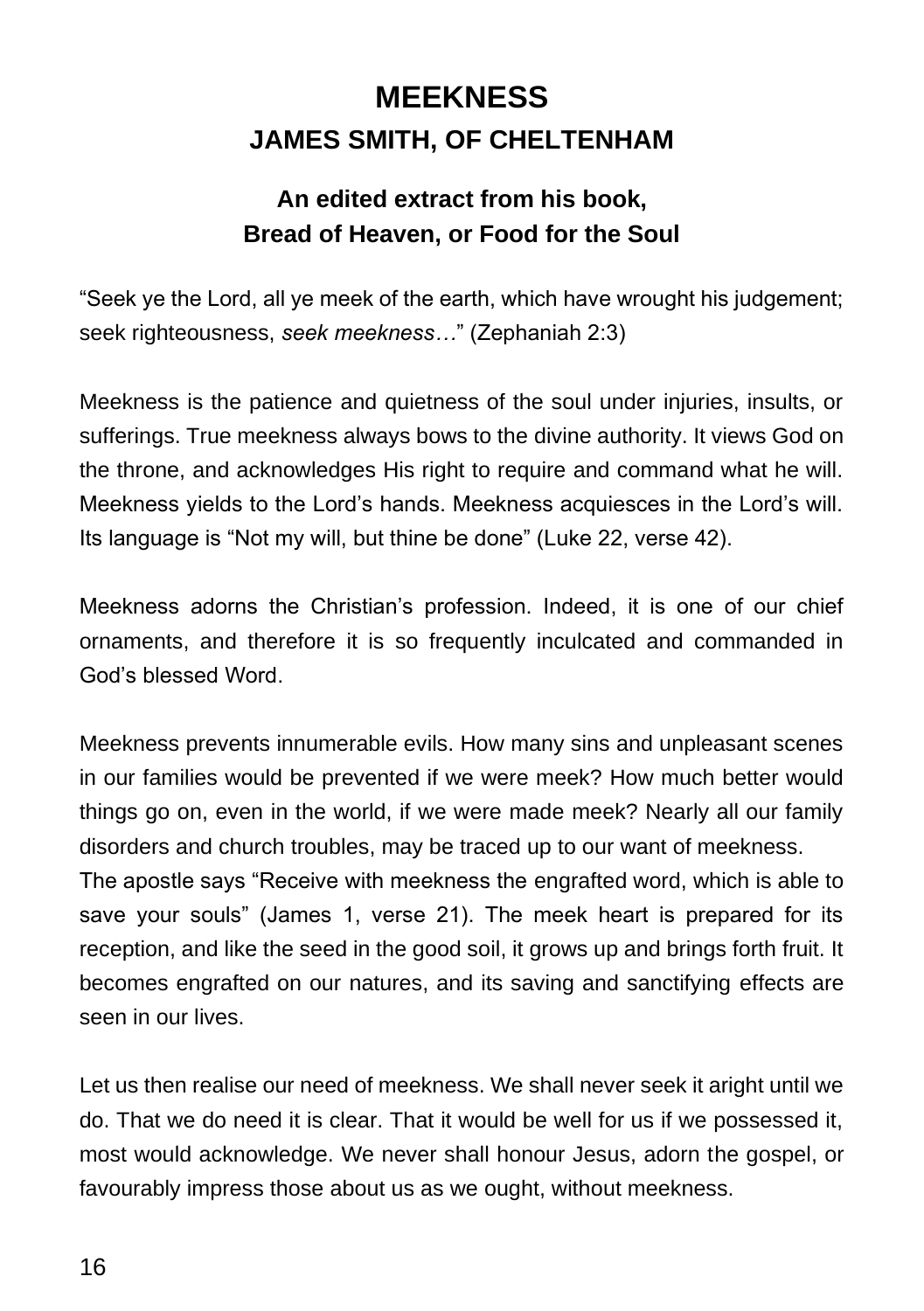Look at the Lord Jesus, our great example, God's meek and gentle Lamb. See Him bear the contradiction of sinners against Himself. See Him observe His own precepts, so that when He was reviled, He reviled not again; when He was persecuted, He suffered it. He could say, without fear of contradiction or reflection, "I am meek and lowly of heart." (Matthew 11, verse 29). In His life we behold the beautiful effects of meekness, and He has left us an example, that we should follow in His steps.

Trace its source. Meekness is not of human origin. It is not a plant that grows in unsanctified nature's garden. "The fruit of the Spirit is love, joy, peace, longsuffering, gentleness, goodness, faith, meekness." (Galatians 5, verse 22,23). It is the Spirit of Christ working, subduing, acting in the man, that makes him meek. We must live in the Spirit, that is, under His subduing and sweetly controlling influences, if we would be meek. Observe the requirement: "Put on, therefore, as the elect of God, holy and beloved, bowels of mercies, humbleness of mind, meekness" (Colossians 3, verse 12). That is, not only be meek, but appear meek. Let your meekness be visible, put it on as you would some outer garment, or some beautiful ornament. Let meekness appear in your dealings with men, and in your conduct towards the saints, "But thou, O man of God, follow after righteousness, godliness, faith, love, patience, meekness" (1 Timothy 6, verse 11).

Meekness is a grace which brings numerous blessings in its train: for instance, satisfaction: "The meek shall eat and be satisfied: they shall praise the Lord that seek him: your heart shall live for ever." (Psalm 22, verse 26). Guidance: "The meek will he guide in judgement: and the meek will he teach his way" (Psalm 25, verse 9). Inheritance: "The meek shall inherit the earth: and shall delight himself in the abundance of peace" (Psalm 37, verse 11). Elevation: "The Lord lifteth up the meek: he casteth the wicked down to the ground" (Psalm 147, verse 6). "Their life is hid with Christ in God" and "when Christ who is their life shall appear, then shall they also appear with him in glory" (Colossians 3, verses 3 and 4). Beauty: "The Lord taketh pleasure in his people: he will beautify the meek with salvation" (Psalm 149 verse 4). Joy: "The meek also shall increase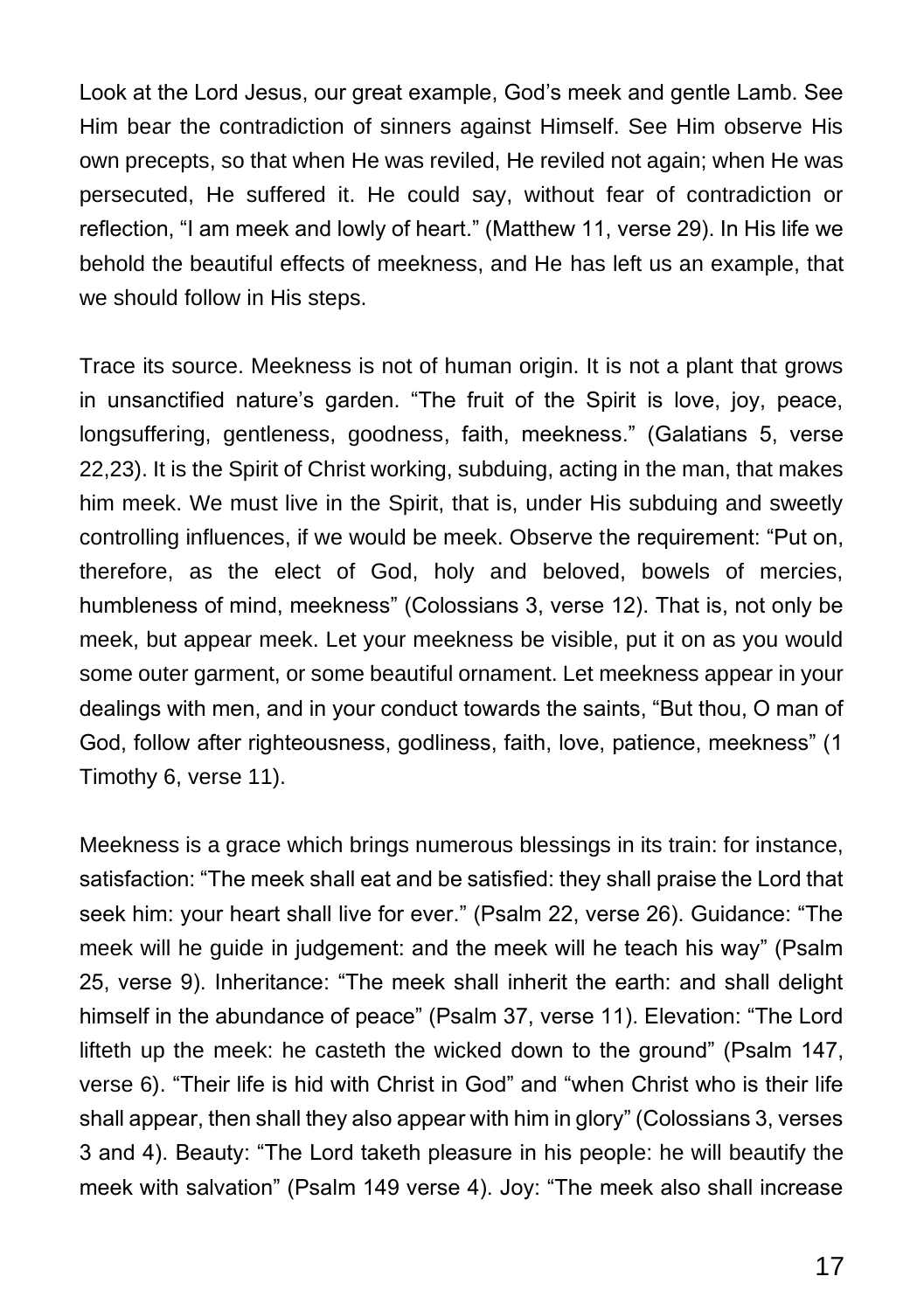their joy in the Lord, and the poor among men shall rejoice in the Holy One of Israel" (Isaiah 29, verse 19). There is a fullness of joy for God's meek and lowly one and "with joy shall they draw water out of the wells of salvation" (Isaiah 12, verse 3).

Meekness is an ornament precious in the sight of God. Hence Peter, when directing the godly wife as to her attire and adorning, says, "whose adorning let it not be that outward adorning of plaiting of hair, and wearing of gold, or of putting on of apparel: but let it be the hidden man of the heart, in that which is not corruptible, even the ornament of a meek and quiet spirit which is in the sight of God of great price" (1 Peter 3, verses 3 and 4).

Awakened sinner, the Lord Jesus, the meek, loving, and lowly Lamb of God, calls you to Him. He says "come unto me …and I will give you rest. Take my yoke upon you, and learn of me; for I am meek and lowly in heart; and ye shall find rest unto your soul" (Matthew 11, verses 28 and 29). To all who read these lines, He says, "Believe on the Lord Jesus Christ and thou shalt be saved" (Acts 16, verse 31).

*Submitted by Caty O*

## **BEAUTIES FROM RICHARD BAXTER'S TREATISE,**

### **The Saint's Everlasting Rest, 1649**

"The saints' rest is the most happy state of a Christian; or is the perfect, endless enjoyment of God by the perfected saints, according to the measure of their capacity, to which their souls arrive at death, and both soul and body most fully after the resurrection and final judgment."

"The things contained in heavenly rest are such as these: a ceasing from means of grace; a perfect freedom from all evils; the highest degree of the saint's personal perfection, both of body and soul; the nearest enjoyment of God, the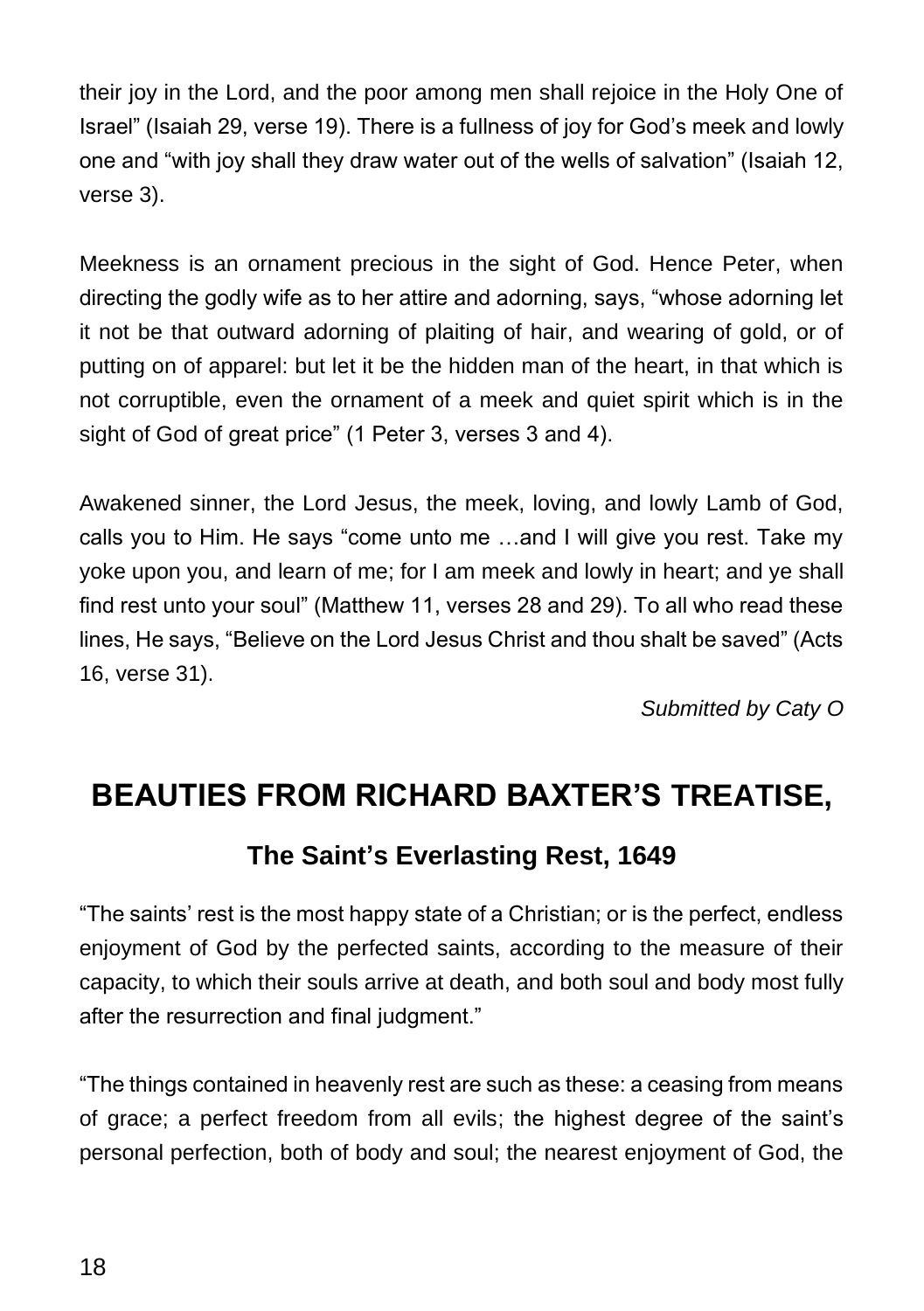chief good; and a sweet and constant action of all the powers of body and soul in this enjoyment of God."

"The more perfect the sight is, the more delightful the beautiful object. The more perfect the appetite, the sweeter the food. The more musical the ear, the more pleasant the melody. The more perfect the soul, the more joyous those joys, and the more glorious to us is that glory."

"Art thou not, with Peter, ready to say, 'Master it is good to be here' (Mark 9:5). Oh that I might dwell in this mount! Oh that I might ever see what I now see! Didst thou never look so long upon the Sun of Righteousness, that thine eyes were dazzled with His astonishing glory? And did not the splendour of it make all things below seem black and dark to thee?...Believe me, Christians, yea, believe God; you that have known most of God in Christ here, it is nothing as to what you shall know; it scarcely, in comparison of that, deserves to be called knowledge."

"Thou. Poor soul, who prayest for joy, waitest for joy, complainest for want of joy, longest for joy; thou then shalt have full joy, as much as thou canst hold, and more than ever thou thoughtest on, or thy heart desired."

"To have this our Redeemer ever before our eyes, and the liveliest sense and freshest remembrance of that dying, bleeding love still on our souls; how will it fill our hearts with perpetual joy, to think that in the streams of this blood we have swum though the violence of the world, the snares of Satan, the seducements of flesh, the curse of the law, the wrath of an offended God, the accusations of a guilty conscience, and the vexing doubts and fears of an unbelieving heart, and are safe arrived at the presence of God!"

"Doubtless this will be our everlasting admiration, that so rich a crown should fit the head of so vile a sinner! that such high advancement and such long unfruitfulness and unkindness, can be the state of the same person! And that such vile rebellions can conclude in such most precious joys!"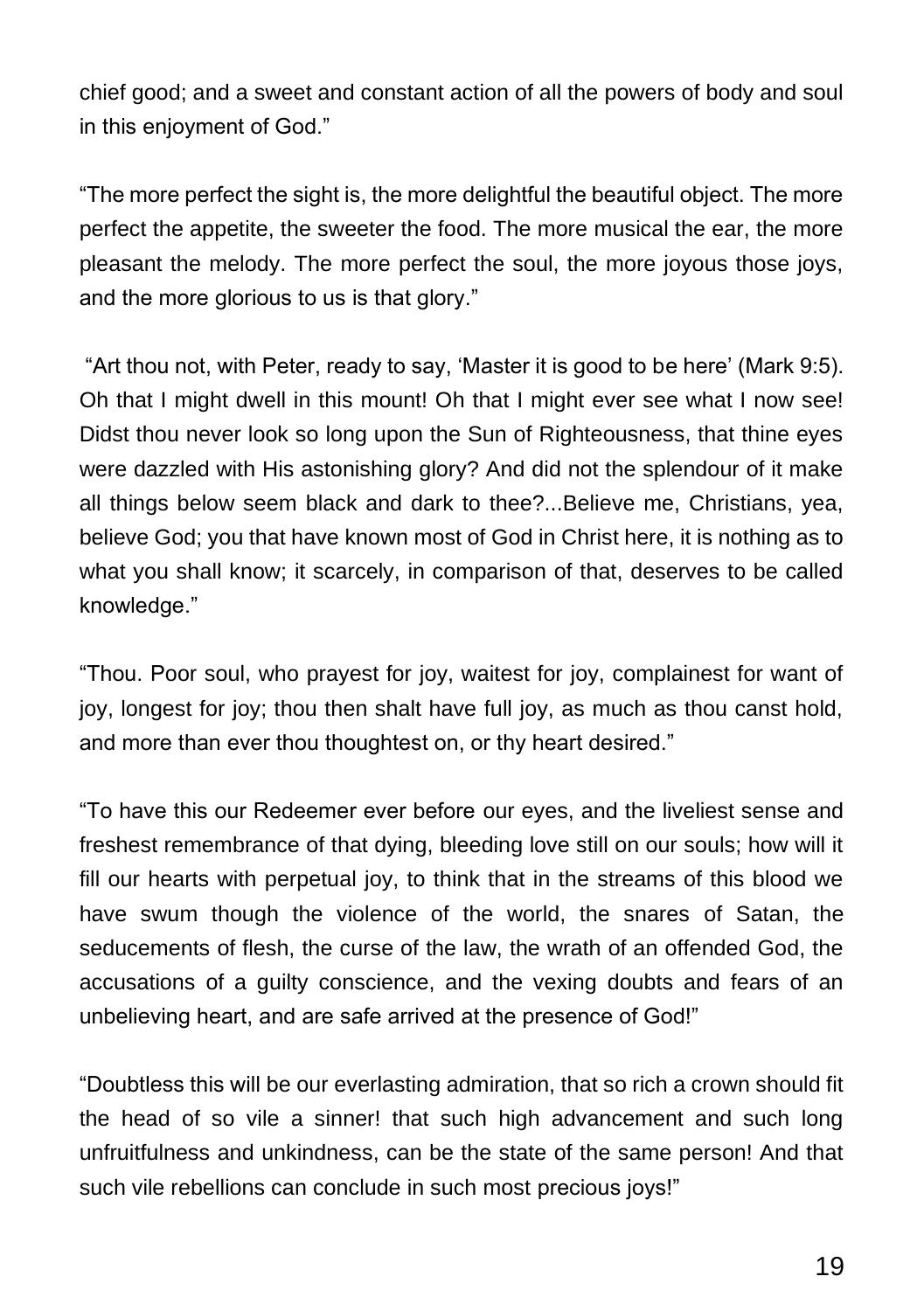"To have necessities (or needs), but no supply, is the case of them in hell. To have necessity supplied by means of the creatures, is the case of us on earth. To have necessity supplied immediately from God, is the case of the saints in heaven. To have no necessity at all, is the prerogative of God Himself."

The poorest Christian is presently, there, a more perfect divine (or theologian) than any here. Oh that happy day, when error shall vanish for ever! When our understanding will be filled with God Himself, whose light will leave no darkness in us! His face shall be the Scripture, where we shall read the truth."

"Our earthly paradise in Eden had a way out, but none, that ever we could find, in again; but this eternal paradise hath a way in, but no way out again."

"O try this life of meditation on your heavenly rest. Here is the mount on which the fluctuating ark of your souls may rest. Let the world see by your heavenly lives, that religion is something more than opinions and disputes, or a talk of outward duties"

"As Moses before he died, went up into mount Nebo, to take a survey of the land of Canaan; so the Christian ascends the mount of contemplation, and by faith surveys his rest. He looks upon the glorious mansions…He hears, as it were, the melody of the heavenly choir…He looks upon the glorified inhabitants. When he looks upon the Lord Himself, who is their glory, he is ready, with the rest, to fall down and worship Him that liveth for ever and ever, and say, 'Holy, holy, holy, Lord God Almighty, who was, and is, and is to come! Thou art worthy, O Lord, to receive glory, and honour, and power!'"

> Lord, it belongs not to my care Whether I die or live; To love and serve Thee is my share, and this Thy grace must give.

If life be long, I will be glad That I may long obey; If short, yet why should I be sad To soar to endless day?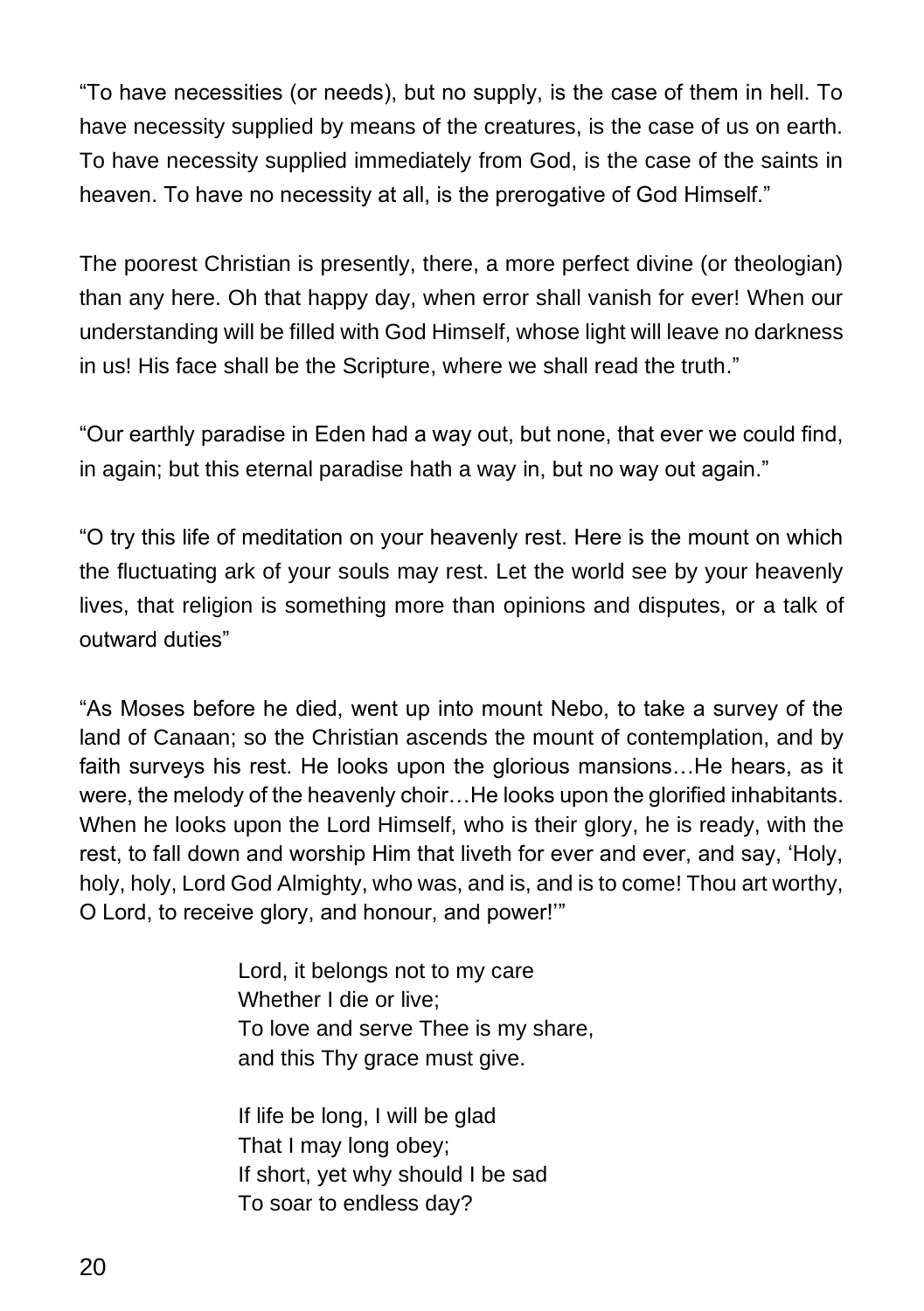Christ leads me through no darker rooms Than He went through before; And he that to God's kingdom comes Must enter by this door.

Come, Lord, when grace has made me meet Thy blessèd face to see: For if thy work on earth be sweet, What will Thy glory be?

Then I shall end my sad complaints And weary sinful days, And join with the triumphant saints Who sing Jehovah's praise.

My knowledge of that life is small, The eye of faith is dim; But 'tis enough that Christ knows all, And I shall be with him.

*Richard Baxter,1615-91*

## **THE WITNESS OF THE LORD JESUS CHRIST TO THE OLD TESTAMENT**

### **Frank Varley**

*(The inaugural address of the Bible League, Dunedin, New Zealand, published in 1929, edited and in places altered, for inclusion here in The Messenger)*

#### **What is a Witness?**

One who has intimate and personal knowledge of that of which he speaks, and in a phrase well known to any who have had to do with law-court procedure, he is required to "tell the truth, the whole truth, and nothing but the truth."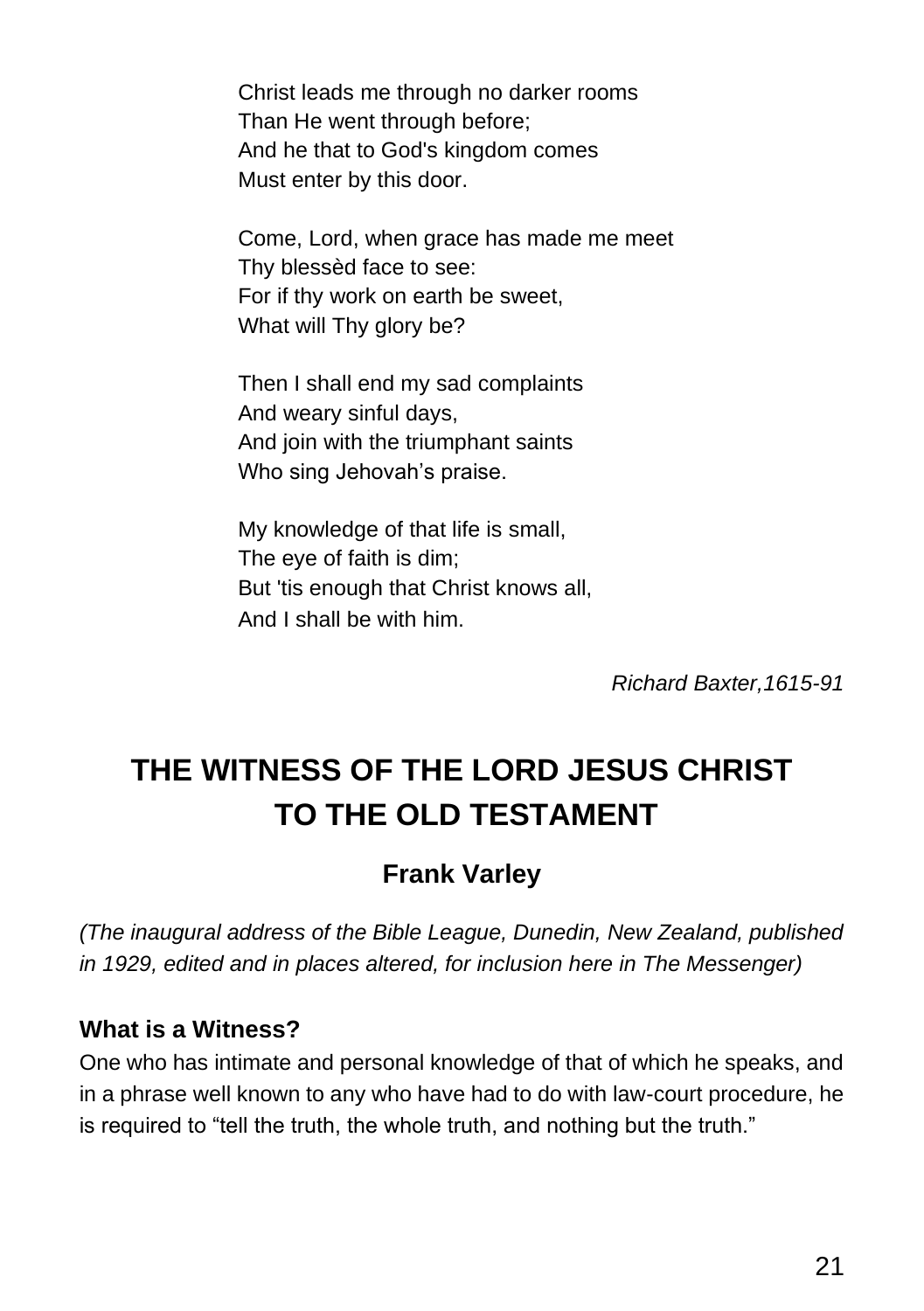### **Who is this Witness?**

Let us listen to the testimony of the Written Word to Him Who is called "the Word of God" (Rev. 19:13) and "the faithful witness" (Rev. 1:5):

"In the beginning was the Word, and the Word was with God, and the Word was God. The same was in beginning with God. All things were made by him; and without him was not anything made that was made" (Jn. 1:1-3).

"In (Him) are hid all the treasures of wisdom and knowledge… For in him dwelleth all the fulness of the Godhead bodily" (Col. 2:3,9).

With such testimony, it is superfluous to ask: "Is He a credible Witness?" It is unthinkable that He should do other than speak the truth.

#### **What did He Claim for His Witness?**

The Gospel of John, written to prove the deity of the Lord Jesus Christ (Jn. 20: 30, 31), is pre-eminently the Gospel of the Words and Works of Jesus Christ, the Son of God, and He claimed that both were the Father's: "Believest thou not that I am in the Father, and the Father in me? the words that I speak unto you I speak not of myself; but the Father that dwelleth in me, he doeth the works" (Jn. 14:10).

His sevenfold claim for His words is that He had heard them of the Father (8:26), that they were true (verse 40), that He had been taught them by the Father (verse 28), that they were God's words (verse 47), that they were spoken by commandment of the Father (12:49,50), that they were the Father's words (14:24), and given Him by the Father (17:8).

As to His works, He is no less emphatic. They were given Him by the Father to finish (5:36), they were the works of God Who had sent Him (9:4), they were done in the Father's name (10:25), they were from the Father (verse 32), and they were the works of the Father Who was in Him (verses 37, 38).

Both His words and His works had the full approval of the Father.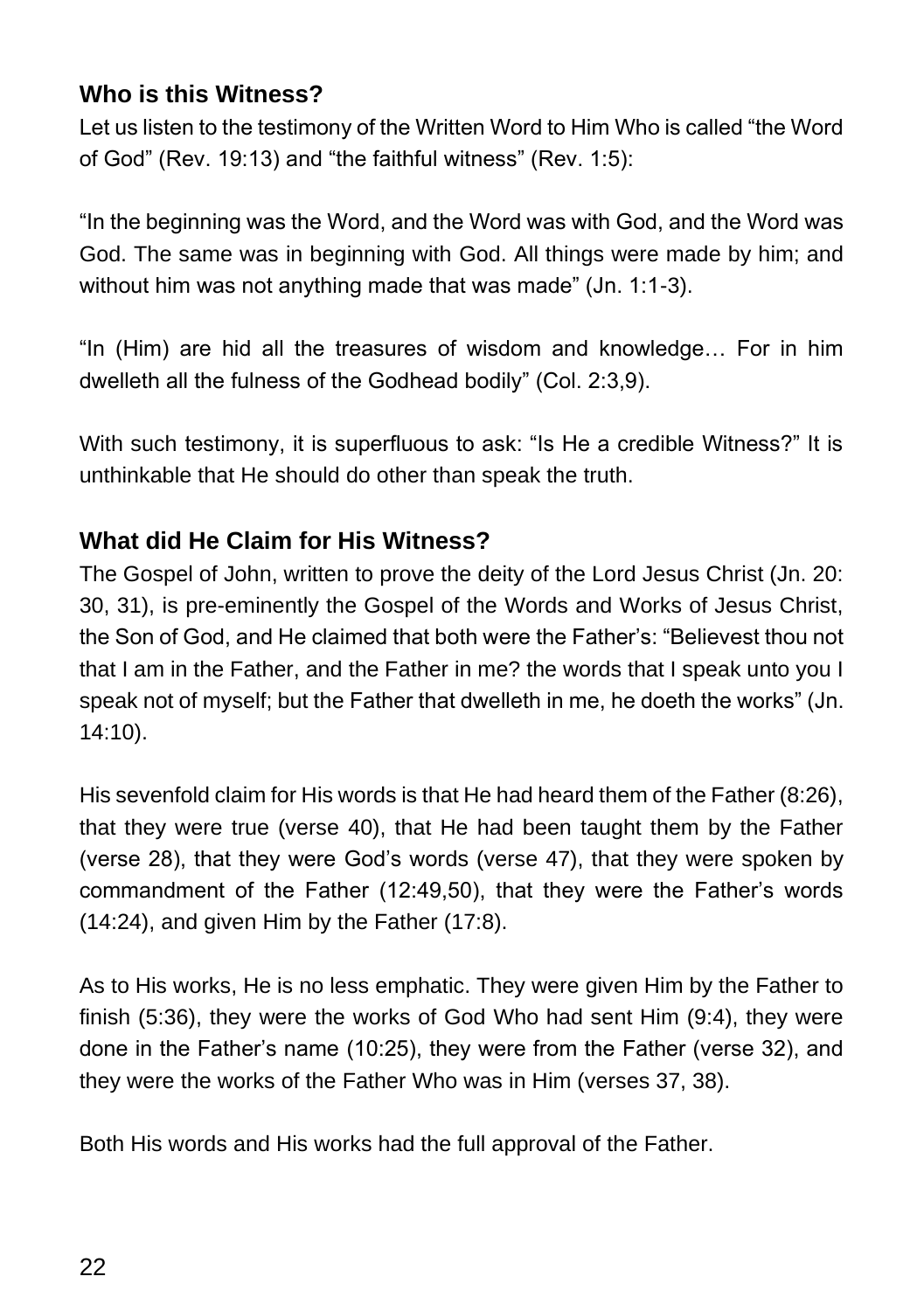### **What then was the Witness of Jesus Christ to the Old Testament?**

In the four Gospels we have all that God the Holy Spirit has seen fit to record of the earthly life of Jesus Christ the Son of God. Of the 89 chapters into which the Gospels are divided, two in Matthew and two and a half in Luke contain all that is told us of His first 30 years.

Eliminate from these four and a half chapters the genealogies in Matthew and Luke, and the story of the birth of John the Baptist, then we shall discover that 31 verses in Matthew and 105 in Luke contain all the inspired record prior to the commencement of the years of public ministry.

The record of the wondrous three and a half years that followed is divinely compressed into 84½ chapters of the Gospels, always remembering, of course, the closing words of John's Gospel: "And there are also many other things which Jesus did, the which, if they should be written every one, I suppose that even the world itself could not contain the books that should be written" (Jn. 21:25).

In His recorded utterances, our Lord either quotes or refers to the Old Testament Scriptures over 80 times. On the evening of the Resurrection Day, to the two who walked to Emmaus: "Beginning at Moses and all the prophets, he expounded unto them in all the scriptures the things concerning himself" (Luke 24:27).

Later, when they returned to Jerusalem, Christ re-appeared to His disciples and said to them: "These are the words which I spake unto you, while I was yet with you, that all things must be fulfilled, which were written in the law of Moses, and in the prophets, and in the psalms, concerning me. Then opened he their understanding, that they might understand the scriptures" (verses 44,45).

Jesus Christ bore witness to the facts recorded and to the persons and places mentioned in the Old Testament as follows: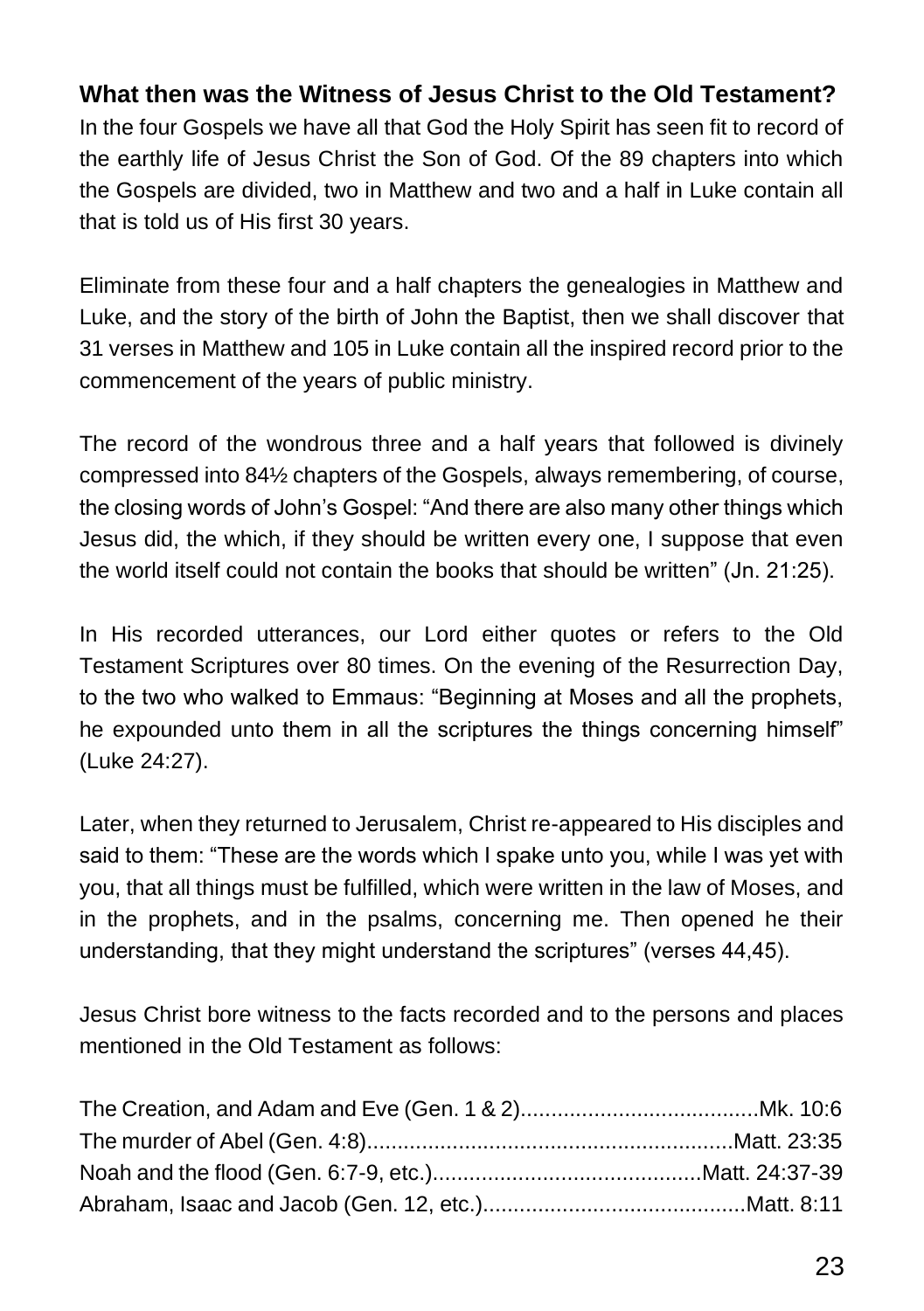| Moses and the reinstitution of the circumcision (Lev. 12:3)Jn. 7:22           |  |
|-------------------------------------------------------------------------------|--|
| David, Abiathar and the shewbread (1 Sam. 21:3-6)Matt. 12:3                   |  |
|                                                                               |  |
| Solomon and the Queen of Sheba (1 Kings 10:1-13)Matt. 12:42                   |  |
| Elijah and 31/2 years of drought and famine (1 Kings 17:1-7)Lk. 4:25          |  |
|                                                                               |  |
|                                                                               |  |
| Murder of Zechariah the priest (2 Chron. 24:20-21)Matt. 23:35                 |  |
|                                                                               |  |
|                                                                               |  |
|                                                                               |  |
| All the prophets (which include Isaiah, Jeremiah, Ezekiel, Micah and Malachi) |  |
| in Lk. 24:27                                                                  |  |

It will be seen from the above that, from the Creation to the Captivity, Jesus Christ bore witness to the historicity, truth and accuracy of the Old Testament Scripture. In view of much that is being said and taught to-day, it is right and good to remember that He spoke of the Creation. It is easier to believe the grand declaration with which the Canon of Holy Scripture opens: "In the beginning God created the heaven and the earth" (Gen.1:1) than to accept the conflicting vagaries of contemporary evolutionists. So also with the record of the Universal Flood. We prefer to believe the record of the God who ordered the Flood, that "all the high hills, that were under the whole heaven, were covered. Fifteen cubits upward did the waters prevail; and the mountains were covered. … All in whose nostrils was the breath of life, of all that was in the dry land, died. And every living substance was destroyed which was upon the face of the ground, both man and cattle, and the creeping things, and the fowl of the heaven; and they were destroyed from the earth; and Noah only remained alive, and they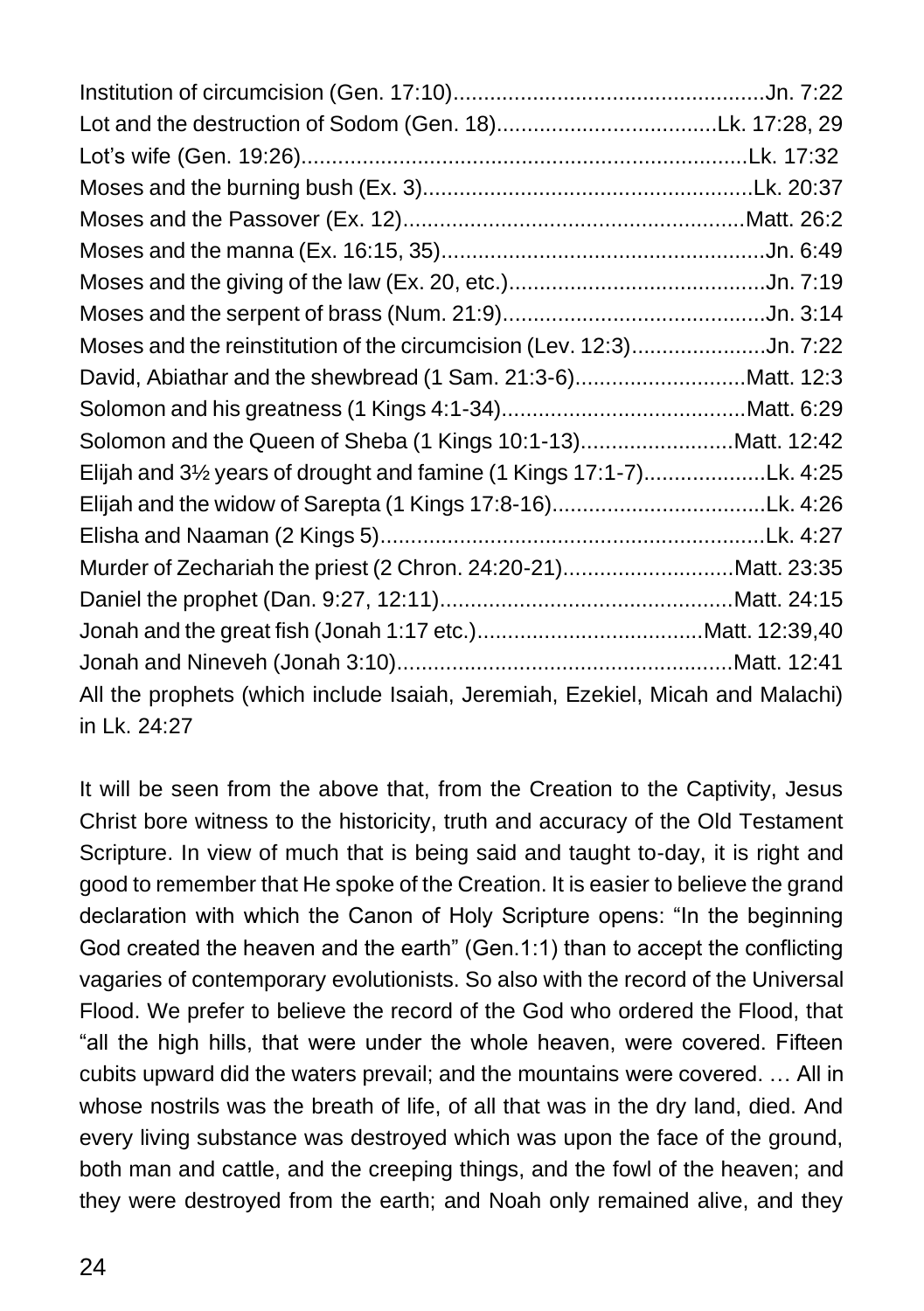that were with him in the ark" (Gen. 7:19,20,22,23). Our Lord clearly and emphatically attested the historicity of that event and the veracity of the biblical record (Matt. 24:37-39).

Such is the testimony of the Faithful Witness who testified to the people of His day, "He that is of God heareth God's words: ye therefore hear them not, because ye are not of God" (John 8:47).

Most clear too was the witness of Jesus Christ to **Moses and the Law**. It can be seen from the following references that Jesus Christ specifically endorsed each and every one of the Ten Commandments as given in Exodus 20:

Towards the end of his ministry, He confirmed the truth in **the Prophets**. "Behold," said He to the Twelve, "we go up to Jerusalem, and all things that are written by the prophets concerning the Son of man shall be accomplished" (Lk. 18:31).

In addition to stamping with His confirmation all the prophets, our Lord specifically quoted from Isaiah, Daniel, Hosea, Micah, Zechariah and Malachi: twelve quotations in all: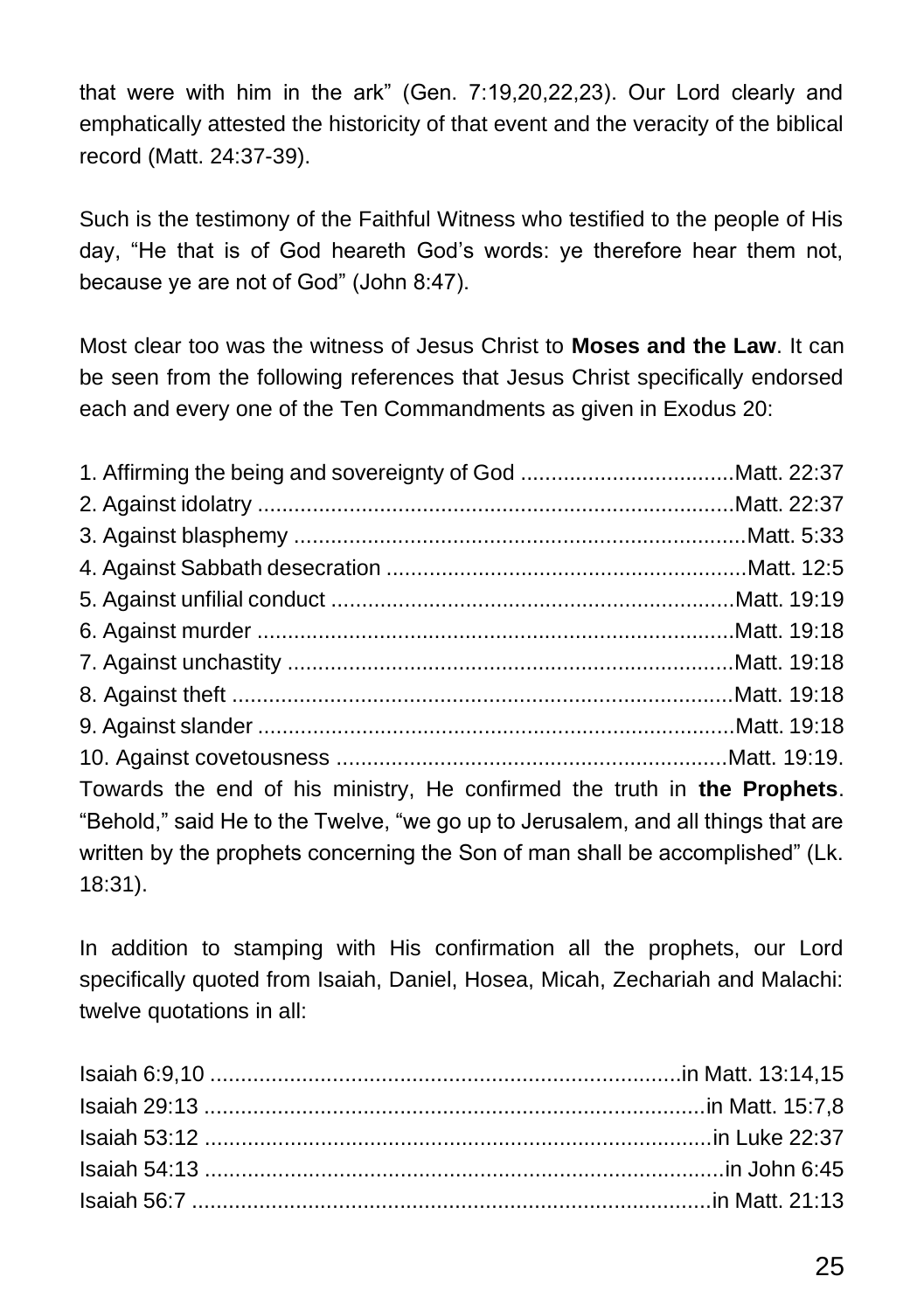Furthermore, by His acts, He gave striking fulfilment of the following prophecies:

Just as impressive and noteworthy was His witness to **the Psalms**. He quotes from:

No portion of the Old Testament is fuller of Jesus Christ than the Psalms. It is not too much to say that they are all Messianic, telling of either the King or the Kingdom. The King in humiliation and rejection is there, as well as the King in glory and majesty. The Kingdom as it is, and as it will one day be - it is all there.

Old Testament history, events, personages from the Creation to the Captivities, Jesus Christ set His seal on them all. He stamps with His own divine approval the Law of Moses, all the Prophets and the Psalms. He is the centre of both Old and New Testaments. The Old points forward to Him. He points back to Himself veiled in the pages of the Old Testament. We bow in reverent worship before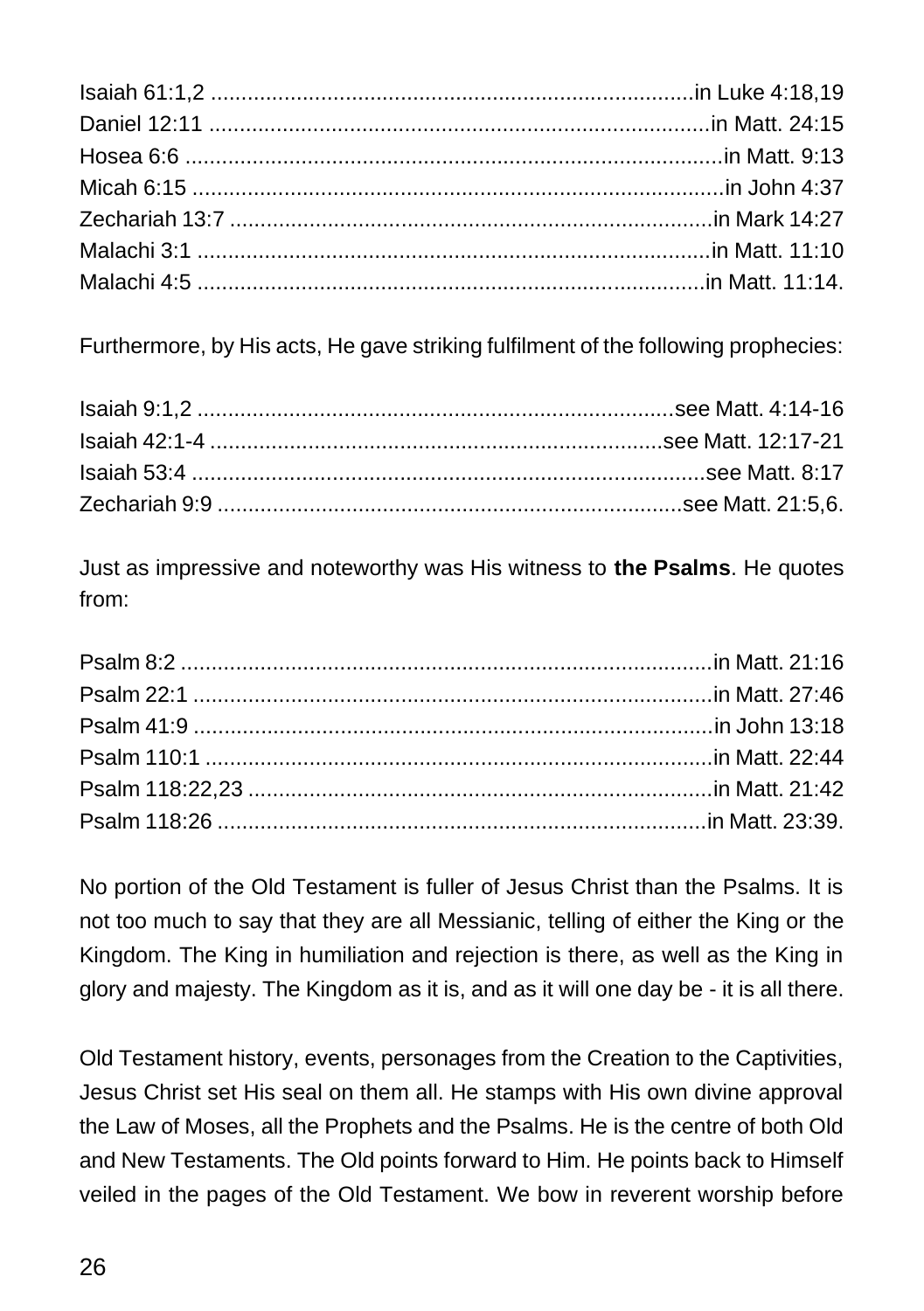the mystery of godliness, God manifest in the flesh, who Himself said: "Search the scriptures; for in them ye think ye have eternal life: and they are they which testify of me" (Jn. 5:39).

May I be allowed one personal reference in conclusion. Over thirty years ago, in the early part of my Christian life, when what is now revealed fully as Modernism cloaked itself under the high-sounding title of Higher Criticism, and was by many devout souls said to be helpful and reverent, my beloved father, Henry Varley, said to me: "The battle has only begun. It will eventually rage round the very person of the Lord Jesus." It is His Deity that is at stake. Modernism impugns His knowledge, and, in so doing, thrusts at His veracity. For our part, and as believers in Him, we boldly say, "Let God be true, but every man a liar." (Rom. 3:4).

*Submitted by Ruth W*